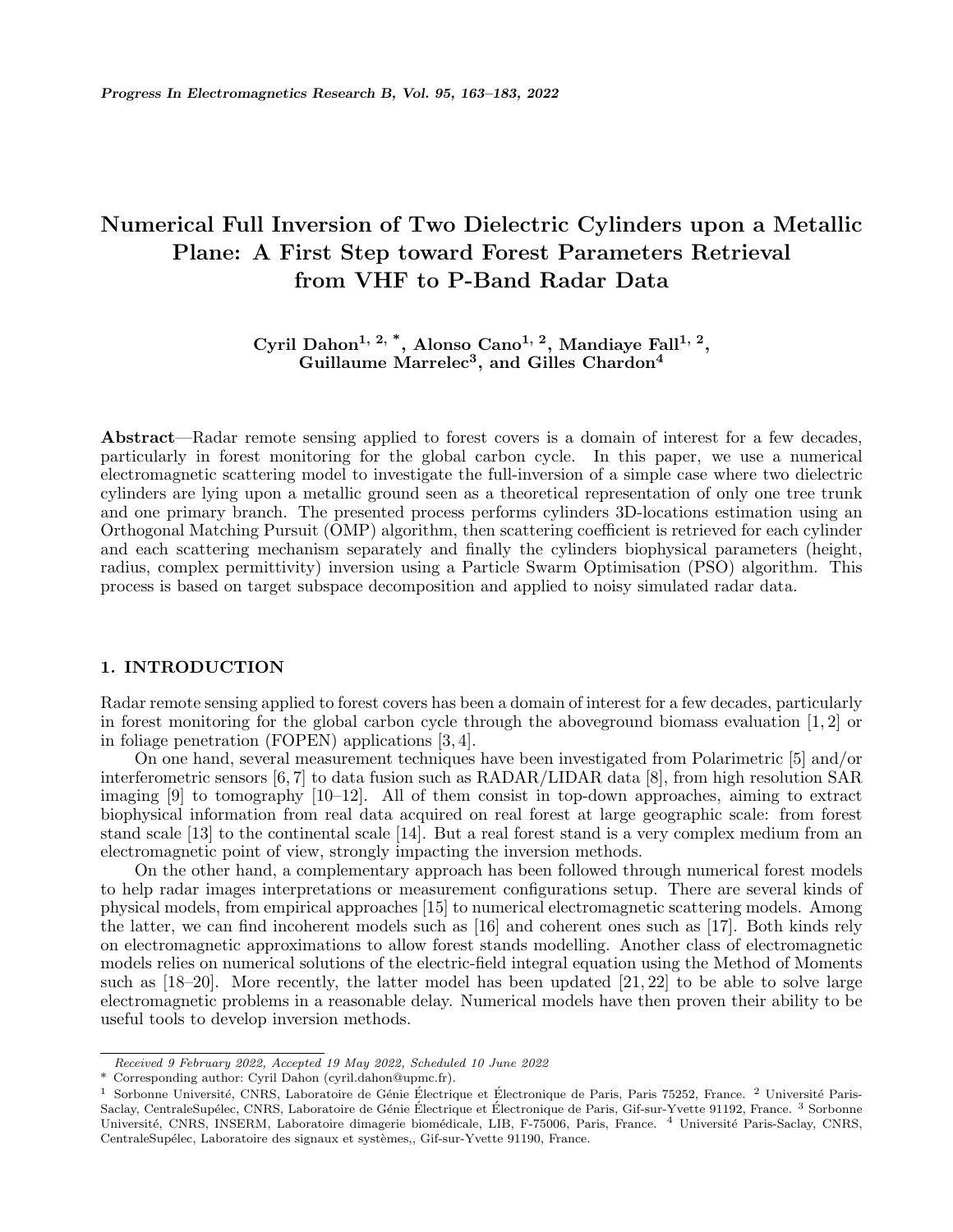This paper aims to investigate this ability. Using an approximate scattering model ([23, 24] already used in [17], we attempt to build a full-inversion process for a low complexity problem which is intended to be increased step by step. We have chosen to develop an inversion process able to first solve the source localization problem (3-D imaging), then perform the electromagnetic inversion (scattering coefficients), and finally operate the biophysical inversion (cylinders parameters).

The localization problem is formulated as a sparse approximation problem: each possible position of an object is represented by a linear subspace, modeling the field scattered by the object, taking into account the diversity of biophysical parameters. The full scattered field can then be represented as a sparse sum of elementary scattered fields taken from the subspaces associated with the positions actually occupied by scatterers. The positions of the objects are then estimated using the Orthogonal Matching Pursuit algorithm, in its block-sparsity version.

Then the biophysical inversion is performed using a Particle Swarm Optimization process. This kind of algorithm is inspired by social animals' behavior [25] which have to find, for example, their meal in a complex surroundings by optimizing their expenditure of energy. Indeed, in our case, the cost functions have several local minima, and a single global minimum has to be found. A swarm is composed of a population of particles. The algorithm makes the particles evolve on the *N*-dimensional cost function surface through a velocity that updates the particle location (in fact its parameters set) at each iteration. Each particle velocity depends on the best location that it has previously found, as a "memory" effect. It depends too on the location found by any other particle which provided the minimum cost function value, as a "social" behavior.

At the "low" frequencies of interest (from UHF to P-band), the electromagnetic waves interact strongly under the canopy with trunks, primary branches, and the soil: scattering mechanisms involving multiple bounces are therefore of the first importance. As a first level of complexity, this paper presents a full-inversion process applied to the simple case where one vertical and one tilted dielectric cylinders are lying upon a metallic ground to model a tree trunk and a primary branch.

The radar data to inverse are simulated through a direct electromagnetic scattering model described in Section 2 whereas the inverse process relies on a direct modeling deconstruction approach described in Section 3. Direct modeling is used to perform a well-suited subspace decomposition (electromagnetic problem linearization) in Section 3.1 first to focalize 3D-images and locate the cylinders (Orthogonal Matching Pursuit algorithm) in Section 3.2, second to inverse the scattering complex coefficients of each cylinder in Section 3.3. Finally, a stochastic inverse technique based on direct modeling too (Particle Swarm Optimization) is used to estimate each cylinder biophysical parameters (height, radius, complex permittivity) in Section 3.4. Then Section 4 is dedicated to preliminary studies to highlight some specifications of the inversion process like the imaging zone translation, how to consider tilted cylinders and the target subspace size effect. Finally, the inversion process is applied to noisy (Section 5) simulated data, and the results are discussed. Section A.1 gathers all the parameters values used in the simulations and some comments on them.

Notice that this work is only a first attempt to answer the question from a theoretical and numerical point of view: is it possible to process a full inversion of simple tree components from numerical simulated data? And what would be the first prerequisites to do so? We have then chosen to study a non-real but numerically representative case of the elementary physics involved in more complex numerical forest models.

# **2. THE DIRECT PROBLEM FORMULATION**

A direct "approximate" electromagnetic scattering model is used in two ways. First, it is an easy way to simulate radar data with a controlled ground truth. Second, the inversion algorithm introduced in this paper is based on its physical modeling approach.

# **2.1. The "Approximate" Scattering Model**

The approximate scattering model relies on two levels of physical approximations.

First, at the scatterer level. The dielectric cylinder has to be long enough against the wavelength (infinite cylinder approximation [24]): Its scattered electric and magnetic fields are obtained in the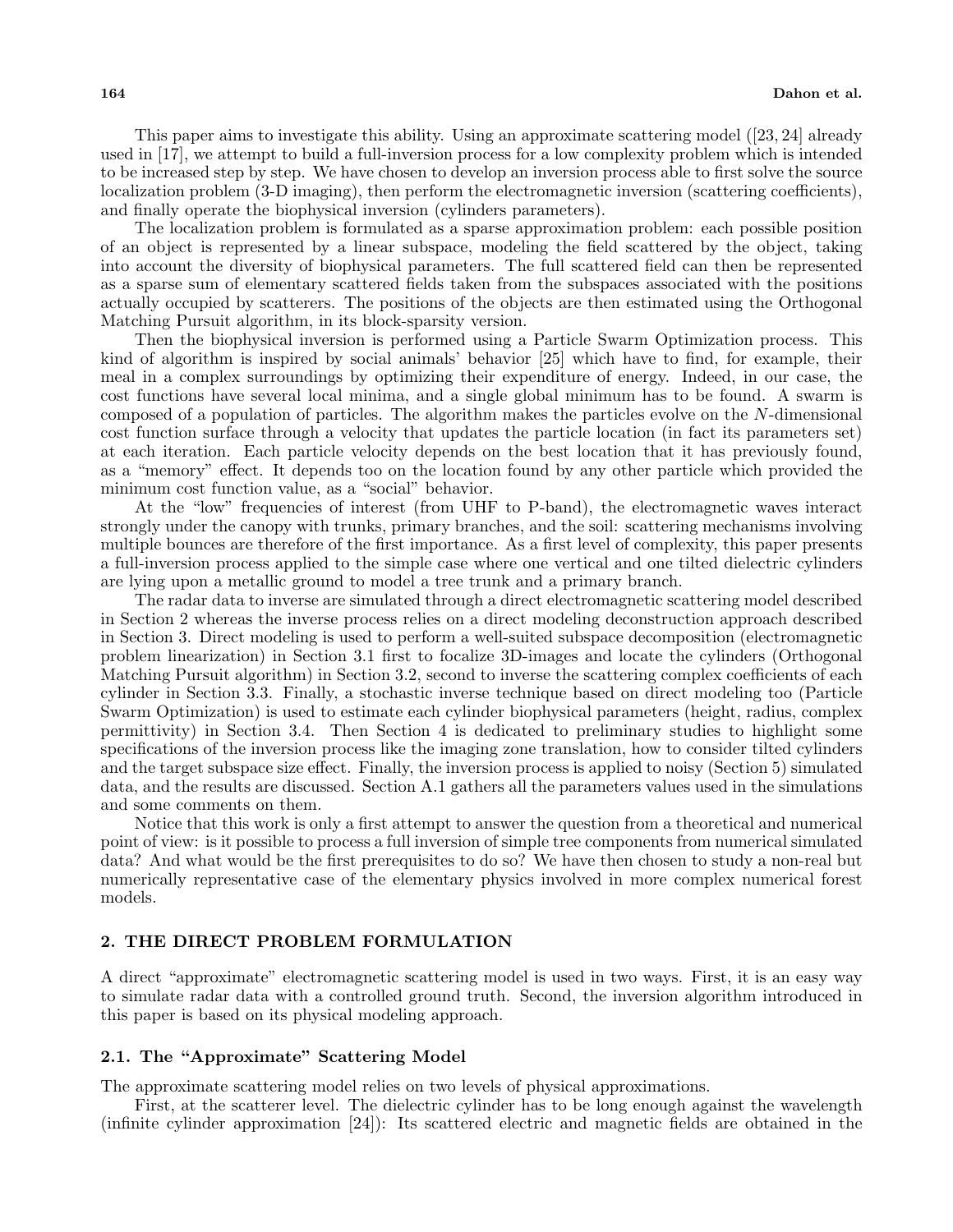approximation of the infinite length cylinder and are used to calculate fictitious surface magnetic and electric currents. These fictitious surface currents are then the fictitious source of a finite height cylinder when the scattered (**E,H**) fields are calculated on a finite surface [23, 24]. This approximation allows an analytical solution for the scattering of a vertical lossy dielectric cylinder in free space, which can be translated and tilted through translation and Euler angles based rotation operator matrices. Computation is then very fast. The main drawback is the "infinite" cylinder approximation validity domain.

Second, at the forest level. To model a forest scene using this cylinder scattering model, we place a collection of scatterers (cylinders for branches and trunks [23, 24] and ellipsoids for leaves and needles [26] if needed) of different shapes and different orientations on a ground depending on tree species. Then we have to model the electromagnetic interaction between the incident wave and scatterers. Different levels of realism can be achieved, depending on which scattering mechanism is taken into account. This modular structure allows complex modeling for radar applications at forest scale [17] or simpler configurations for more fundamental studies.

In the case of a forest illuminated at low frequencies (UHF to P-band), the main contributions to radar signal come from trunks and primary branches. This is why an exemplary configuration with one vertical cylinder and an arbitrarily tilted one is on study in this paper.

# **2.2. The Physical "Forest" Model**

At its lowest complexity level from an electromagnetic point of view, a forest stand can be reduced to a single dielectric cylinder lying upon a reflecting ground. The electromagnetic field scattered by such a target can be approximated to first order by four main scattering mechanisms (Figure 1). The single, the triple, and the double ("a" and "b") bounces. The single bounce (SB) corresponds to the optic path of a propagating wave, from the emitting antenna to the scatterer and back to the receiving antenna (Figure 1(a)). The triple bounce (TB) corresponds to a wave impinging first on the ground, reflected toward the cylinder and then scattered back to the ground before reflecting again toward the receiving antenna (Figure 1(b)). The double bounce (DB) is a twin mechanism. The double bounce path "a" (DBa) corresponds to a wave path from the emitter to the cylinder and then scattered toward the ground where the wave reflects specularly toward the receiver (Figure  $1(c)$ ). The twin double bounce (DBb) is the inverse path, the wave interacting first with the ground and then with the cylinder (Figure 1(d)). This model assumes that the only scattering directions taken into account are those in the maximum of the local scattering pattern, namely in the forward, specular, and backward directions.



**Figure 1.** First order scattering mechanism interactions between a cylinder and the ground.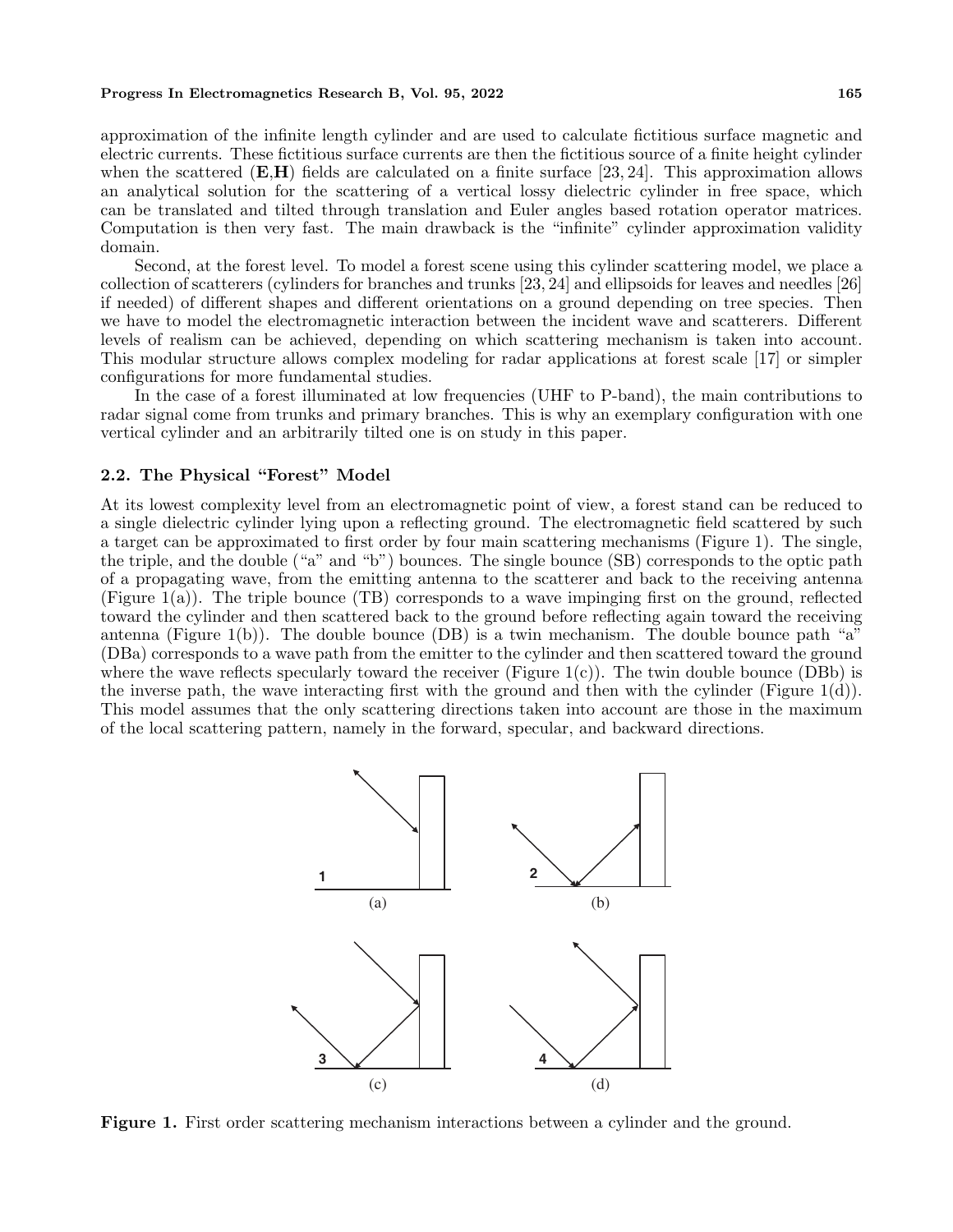The mathematical formulation of such a model is:

$$
\mathbf{E}_{s}^{SB} = \frac{e^{-jkr_{s}^{SB}}}{r_{s}^{SB}} \mathbf{S}_{SB} \frac{e^{-jkr_{i}^{SB}}}{r_{i}^{SB}} \mathbf{E}_{i}
$$
(1)

$$
\mathbf{E}_{s}^{\mathbf{D}\mathbf{B}\mathbf{a}} = \frac{e^{-jkr_{s}^{DBa}}}{r_{s}^{DBa}} \mathbf{G} \cdot \mathbf{S}_{\mathbf{D}\mathbf{B}\mathbf{a}} \frac{e^{-jkr_{i}^{DBa}}}{r_{i}^{DBa}} \mathbf{E}_{i}
$$
(2)

$$
\mathbf{E}_{s}^{\mathbf{DBb}} = \frac{e^{-jkr_{s}^{DBb}}}{r_{s}^{DBb}} \mathbf{S}_{\mathbf{DBb}} \cdot \mathbf{G} \frac{e^{-jkr_{i}^{DBb}}}{r_{i}^{DBb}} \mathbf{E}_{i}
$$
(3)

$$
\mathbf{E}_{s}^{\mathbf{T}\mathbf{B}} = \frac{e^{-jkr_{s}^{TB}}}{r_{s}^{TB}}\mathbf{G} \cdot \mathbf{S}_{\mathbf{T}\mathbf{B}} \cdot \mathbf{G} \frac{e^{-jkr_{i}^{TB}}}{r_{i}^{TB}} \mathbf{E}_{i}
$$
(4)

where  $\mathbf{E}_i$  is the Jones vector of the incident electric field expressed in the antenna polarization basis with its vertical  $\hat{\mathbf{v}}$  and horizontal  $\hat{\mathbf{h}}$  polarization components.  $\mathbf{E}_s^{xx}$  is the scattered Jones vector for the mechanism **xx**,  $S_{xx}$  the 2 by 2 full-polarization complex scattering matrix (Sinclair matrix) for each mechanism, and **G** the 2 by 2 Fresnel reflection matrix of the ground. The exponential terms model the propagation phase along the optical path of length *r* for each mechanism for the incident wave (suffix *i*) and the scattered wave (suffix *s*). *k* is the wave number in the air. This notation is for a spherical wave, but if the antennas are far enough from the scene, the property of local plane waves can hold. Finally, the radar signal is the coherent sum of each contribution of each mechanism:

$$
\mathbf{E_s} = \mathbf{E_s^{SB}} + \mathbf{E_s^{DBa}} + \mathbf{E_s^{DBb}} + \mathbf{E_s^{TB}}
$$
 (5)

This mathematical formulation is used to simulate measurements with the "approximate" cylinder scattering model. For the convenience in this paper, the ground reflection matrix **G** is diagonal (flat ground), and its coefficients are taken to be  $G_{vv} = 1$  and  $G_{hh} = -1$  for  $\hat{v}$  and  $\hat{h}$  polarizations as the ground is considered as a metallic surface.

# **2.3. The Direct Problem Formulation**

To go further and better describe the modeling of measurements collected at a set of sensor positions and frequencies, we consider now the Single Bounce mechanism only (Equation (1)). Derivations for other scattering mechanisms will follow the same steps.

For the general case where emitting and receiving antennas have their own polarization basis  $(\hat{\mathbf{v}}_i, \hat{\mathbf{h}}_i)$ and  $(\hat{\mathbf{v}}_{s}, \hat{\mathbf{h}}_{s})$ , respectively, where  $\hat{\mathbf{v}}$  and  $\hat{\mathbf{h}}$  stand for vertical and horizontal polarizations, Equation (1) is fully described by explicit form:

$$
\begin{pmatrix} E_{v_s} \\ E_{h_s} \end{pmatrix} = \frac{e^{-jk(r_s+r_i)}}{r_s r_i} \begin{pmatrix} S_{v_s v_i} & S_{v_s h_i} \\ S_{h_s v_i} & S_{h_s h_i} \end{pmatrix} \begin{pmatrix} E_{v_i} \\ E_{h_i} \end{pmatrix} \tag{6}
$$

For a single polarization channel Equation (6) is reduced to the scalar expression:

$$
E_s = \frac{e^{-jk(r_s + r_i)}}{r_s r_i} SE_i \tag{7}
$$

where *E<sup>s</sup>* and *E<sup>i</sup>* can be either vertically or horizontally polarized, and *S* is the corresponding polarization complex scattering coefficient. It means that each polarization channel can be treated separately.

Notice that:

- as the transmitting and receiving antennas are located at a large distance from the scatterers compared to the region of interest, the electromagnetic wave is assumed to be a plane wave to compute the *S* coefficient whereas it is considered spherical from the wave path point of view to minimize locations approximations.
- the phase origin of the incident field is chosen to be on the emitting antenna, and its magnitude is normalized to 1, such as  $E_i = 1e^{j0} \text{ V} \cdot \text{m}^{-1}$ . The study is then performed for a unitary incident field which can be removed from Equation  $(7)$  for readability reason, though still physically present.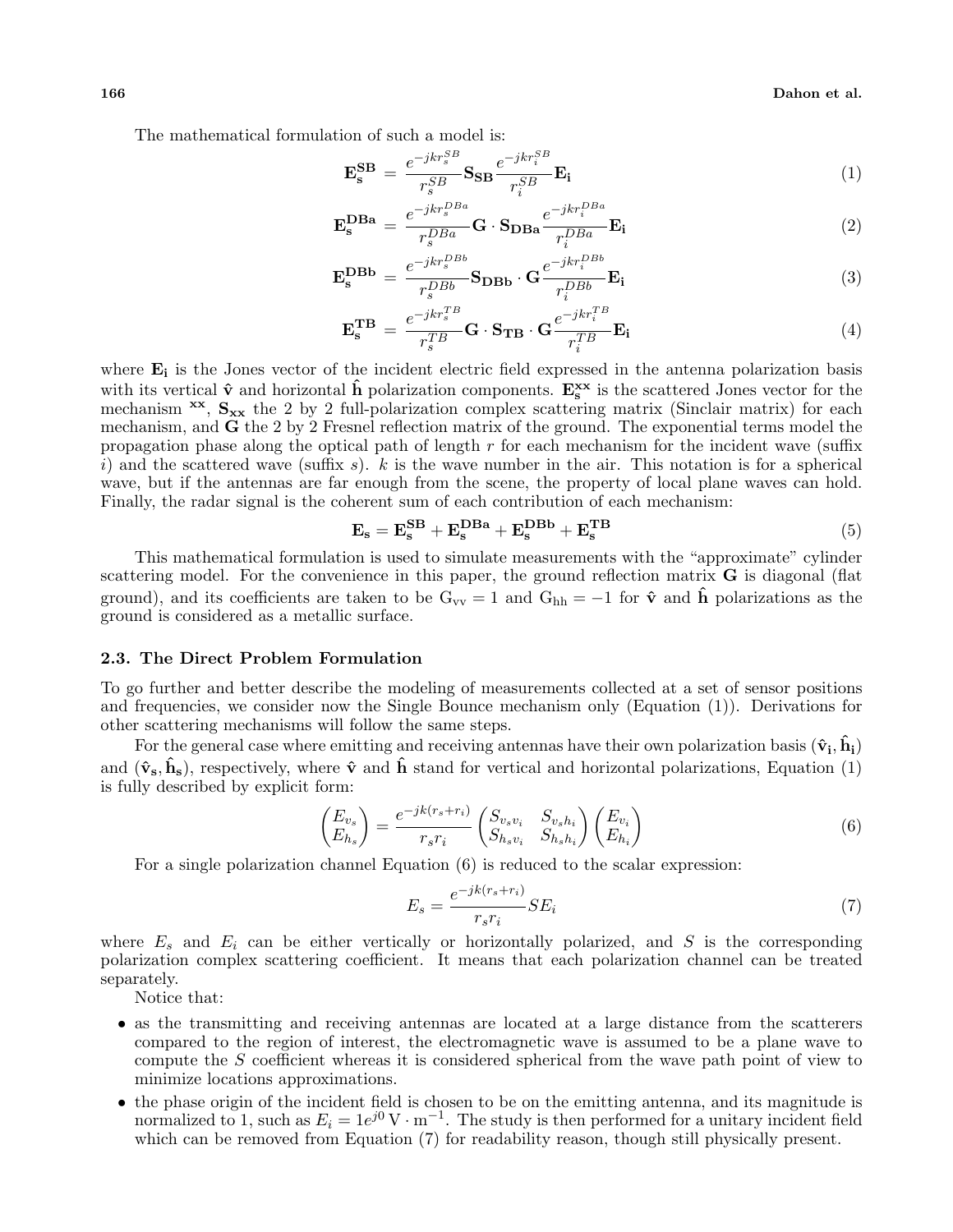By stacking the expression of Equation (7) for a set of *M* measurements distinguished by the pairs of incoming and outcoming directions and frequencies, and assuming that *S* does not depend on these parameters (like a "bright point"), the vector of measurements can be decomposed as a linear expression:

$$
\begin{pmatrix} E_s^1 \\ \vdots \\ E_s^M \end{pmatrix} = \begin{pmatrix} \frac{e^{-jk_1(r_s^1 + r_i^1)}}{r_s^1 r_i^1} \\ \vdots \\ \frac{e^{-jk_M(r_s^M + r_i^M)}}{r_s^M r_i^M} \end{pmatrix} S = aS
$$
 (8)

Nevertheless for realistic scatterers, the coefficient *S* modeling the target is not constant according to the antennas parameters: frequency, incidence, and scattering directions. For given radar parameters and target properties, *S* becomes a vector whose values vary from a measurement configuration to another. Doing so, it characterizes the target's electromagnetic signature. The vector of measurement **E<sup>s</sup>** has thus to be decomposed as the componentwise product of **a**(**p**), dependent on the relative target/antennas location **p**, and **S**( $\xi$ ), dependent of the target properties set  $\xi$ , which gathers the variables sought. Equation (8) is rewritten as:

$$
\mathbf{E}_{\mathbf{s}}(\mathbf{p}, \boldsymbol{\xi}) = \mathbf{a}(\mathbf{p}) \odot \mathbf{S}(\boldsymbol{\xi}) \tag{9}
$$

where *⊙* symbolizes a term by term vector product making Equation (9) nonlinear.

# **3. THE INVERSE PROBLEM FORMULATION**

#### **3.1. Step 1: Direct Problem Linearization**

With fixed target location and parameters, **E***<sup>s</sup>* depends linearly on **E***<sup>i</sup>* (Equation (7)). However, dependency on the location and parameters of the target is highly nonlinear. Before to be able to inverse the direct problem, it has first to be linearized.

To simplify the problem, we propose to approximate the set of possible vectors  $S(\xi)$  for a given range of parameters  $\xi$  by a linear subspace of dimension  $K$ , described by an orthonormal basis  $\mathbf{U} = (\mathbf{u}_1, \dots, \mathbf{u}_K)$ .  $\mathbf{E}_s$  in Equation (9) can then be approximated by

$$
\mathbf{E}_{\mathbf{s}}(\mathbf{p}, \boldsymbol{\xi}) \approx \mathbf{a}(\mathbf{p}) \odot \left(\sum_{k=1}^{K} X_k \mathbf{u}_k\right)
$$
(10)

where  $X_k$  are the coefficients of the approximation of  $S(\xi)$  in the basis **U**.

In order to determine the linear space used to approximate the model **S**, prior information about the target is introduced. Ranges of parameters are fixed (radius *a*, height *h*, Euler tilt angles  $(\alpha, \beta)$ , and complex relative permittivity  $\epsilon_r$ ), and a training set of vectors **S** is computed using numerical simulations of the direct problem with the electromagnetic model (see 2.1). As the dependency on the position and  $S$  are separable, the cylinder phase center is arbitrarily located at the  $(0,0,0)$  coordinates. A model order K is fixed, and the basis vectors  $(\mathbf{u}_1, \dots, \mathbf{u}_K)$  are then obtained by computing the left singular vectors decomposition of the matrix collecting the training **S** vectors.

When N multiple sources are present, the noisy measured field is decomposed as the sum

$$
\mathbf{E}_{\mathbf{s}} = \sum_{n=1}^{N} \sum_{k=1}^{K} \left( \mathbf{a}(\mathbf{p}_n) \odot \mathbf{u}_k \right) X_{nk} + \mathbf{r}_K + \mathbf{n}
$$
\n(11)

where  $\mathbf{p}_n$  is the location **p** of the *n*-th source,  $\mathbf{r}_K$  the approximation error vector, dependent on the position and parameters, and **n** a measurement noise vector, which we will assume to be white, Gaussian, and independent on the target parameters. The problem is simplified by the linearization of the dependency of the model with respect to the target parameters. This simplification comes at the cost of a model error  $\mathbf{r}_K$  and a larger number of linear parameters  $X_{nk}$ , compared to the original nonlinear parameters.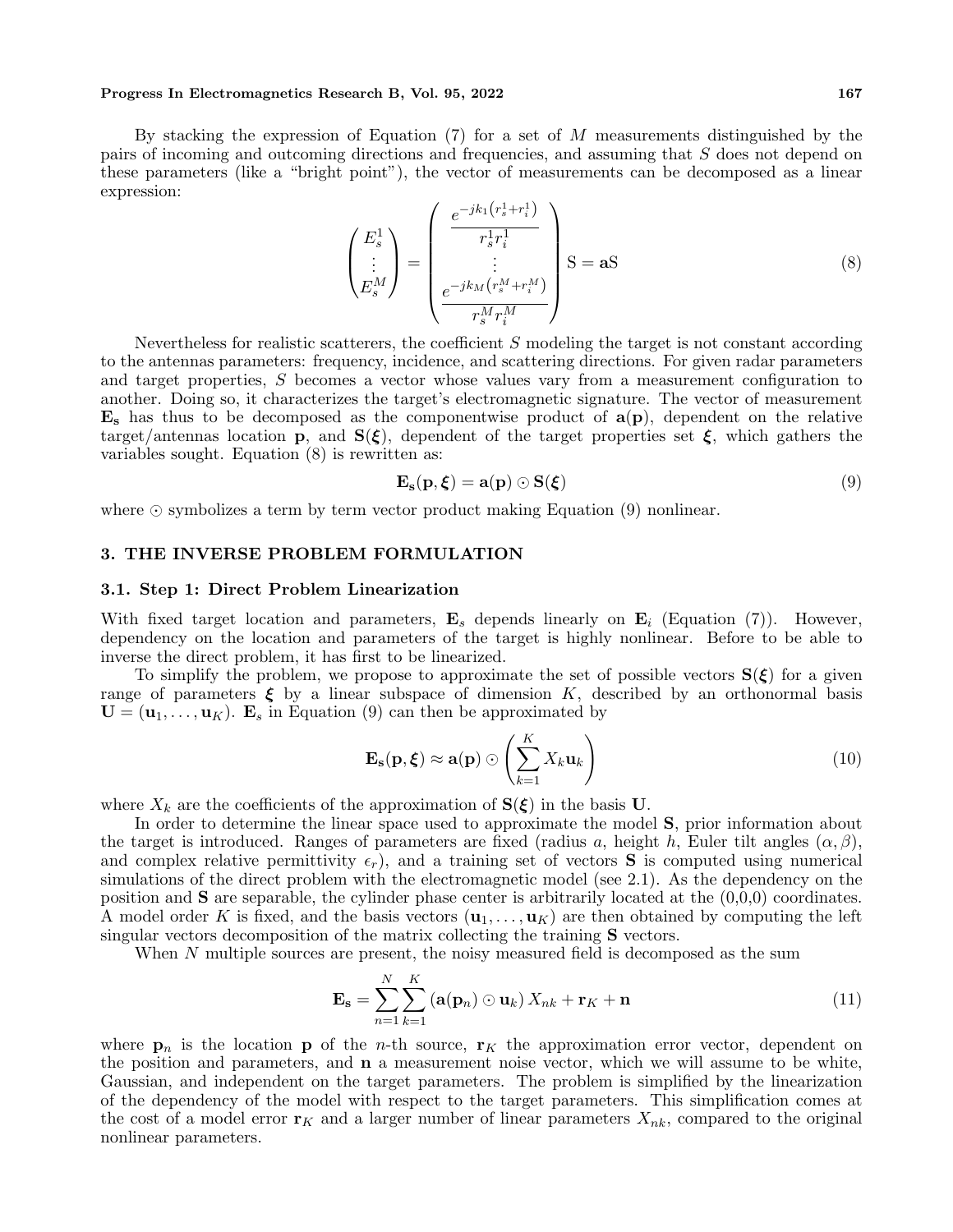# **3.2. Step 2: Location Estimation Using Group Sparsity**

Equation (11) is the direct electromagnetic model for several cylinders centered at given locations.

To estimate the locations of the targets, we propose to use sparse estimation methods. A grid of possible locations is built  $\Pi = (\mathbf{z}_1, \dots, \mathbf{z}_P)$ , and the measured field (11) can be assumed to be a sparse sum of sources located on the grid (that is, only a few sources have a nonzero contribution in the measured data):

$$
\mathbf{E_s} = \sum_{p=1}^{P} \sum_{k=1}^{K} \left( \mathbf{a}(\mathbf{z}_p) \odot \mathbf{u}_k \right) X_{pk} + \mathbf{r}_K + \mathbf{n}
$$
\n(12)

$$
=\sum_{p=1}^{P} \mathbf{A}_p \mathbf{X}_p + \mathbf{r}_K + \mathbf{n}
$$
\n(13)

where the matrix  $\mathbf{A}_p$  contains the vectors  $\mathbf{a}(\mathbf{z}_p) \odot \mathbf{u}_k$  as columns, and the vector  $\mathbf{X}_p$  contains the coefficients of the source located at  $\mathbf{z}_p$ . It is assumed that most of the  $\mathbf{X}_p$  are zero. With **A** obtained by horizontally concatenating the matrix  $\mathbf{A}_p$ , and **X** the vertical concatenation of the  $\mathbf{X}_p$ , we obtain a simple linear model:

$$
\mathbf{E_s} = \mathbf{A}\mathbf{X} + \mathbf{r}_K + \mathbf{n} \tag{14}
$$

#### *3.2.1. Problem Generalization: Scattering Mechanisms*

We recall that the dictionary matrix **A** has been obtained for a single interaction mechanism, the single bounce in Equation (6), and has to be renamed  $\mathbf{A}_{\text{SB}}$ . The process is the same to build the  $\mathbf{A}_{\text{DBa}}$ , **ADBb**, and **ATR** matrices for the double and triple bounce mechanisms. All the four are made with their respective target subspaces matrices  $\mathbf{U}_{\text{SB}}$ ,  $\mathbf{U}_{\text{DBa}}$ ,  $\mathbf{U}_{\text{DBb}}$ , and  $\mathbf{U}_{\text{TR}}$ . The global dictionary matrix is then the concatenation of the four mechanisms dictionary matrices such as:

$$
\mathbf{A} = [\mathbf{A}_{\mathbf{SB}}, \mathbf{A}_{\mathbf{DBa}}, \mathbf{A}_{\mathbf{DBb}}, \mathbf{A}_{\mathbf{TB}}]
$$
(15)

# *3.2.2. Group-Sparsity Constraint*

The source localization problem relies on an imaging zone materialized by a 3D grid where each different cylinder is supposed to be located on a different node. That is the meaning of Equation (13). If the number of nodes is large enough compared to the cylinders number, which is easily achieved in forest radar imagery particularly at low frequencies, group sparsity property can be used conveniently. Compared to sparsity, where a vector is assumed to have a few nonzero coefficients, group-sparse vectors are assumed to be divided in blocks, and most of these blocks contain only zero coefficients. However, in non-zero blocks, the number of nonzero coefficients is not considered. Here, a block corresponds to a possible source location, and a nonzero block to a source is actually present in the domain. Each coefficient in a block corresponds to the weight of the vector  $\mathbf{u}_k$  in the approximation of the source scattering coefficient. In this block-OMP algorithm, as for a conventional OMP, sources are identified iteratively, by maximizing the energy of the projection of the data in the space corresponding to a source what we call, in this paper, the OMP criterion defined by:

$$
\rho_{\mathbf{z}}(\mathbf{E}) = \|\mathbf{P}_{\mathbf{z}}(\mathbf{E})\|_{2}^{2} \tag{16}
$$

where **E** is the data, and  $\mathbf{P}_{z}$  is the orthogonal projector on the space spanned by the *K* vectors  $\mathbf{a}(z) \odot \mathbf{u}_{k}$ . From the Block-OMP solution **X** of Equation (14), a 3D image  $I(z_p)$  is built for each mesh  $z_p$  with:

$$
\mathbf{I}(\mathbf{z}_p) = \sum_{k=1}^{K_{supp}} \left| X_k^{\mathbf{z}_p} \right|^2 \tag{17}
$$

where  $K_{supp}$  is the sum of the subspace sizes  $K$  (in Equation (11)) for each scattering mechanisms.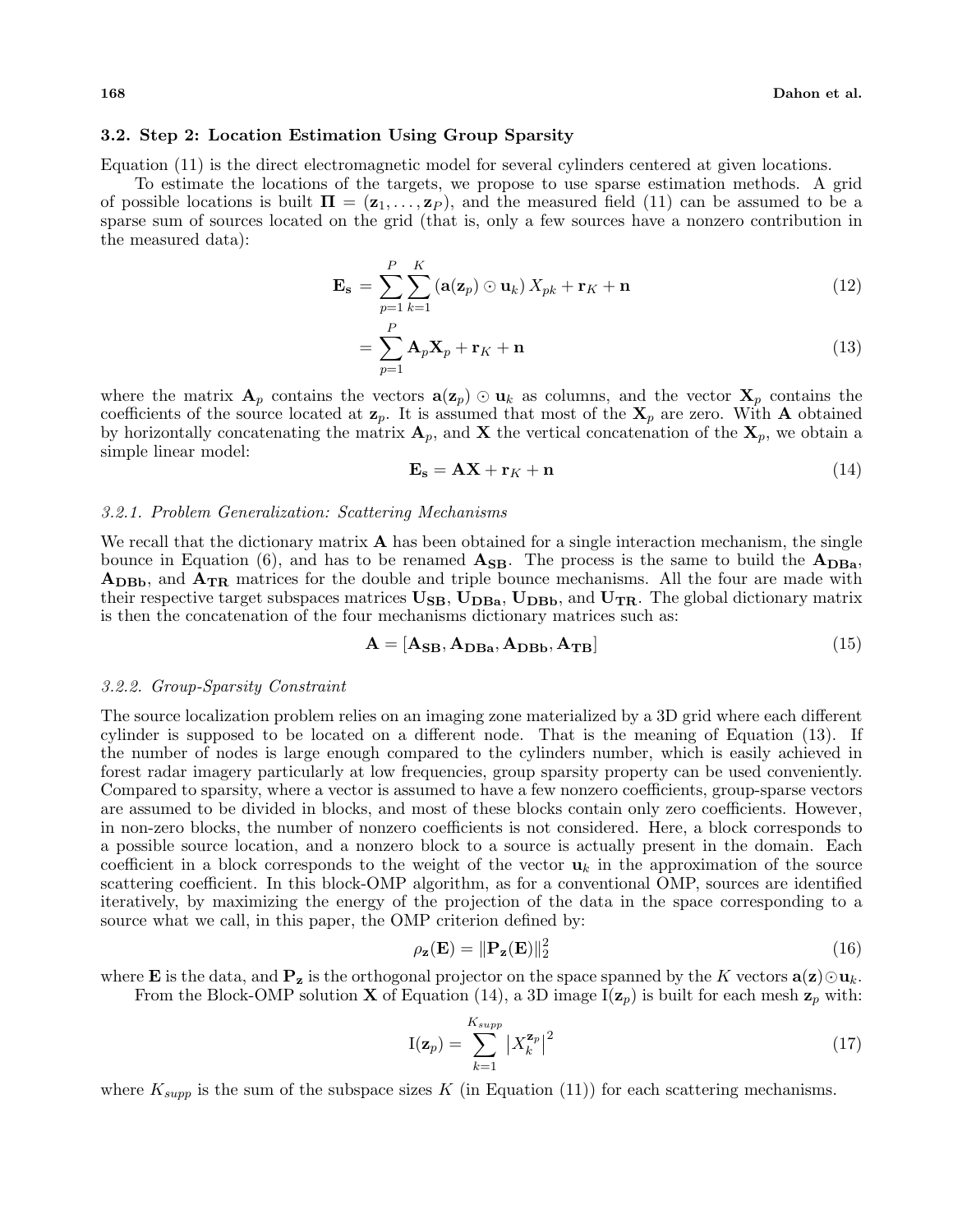# **3.3. Step 3: Scattering Pattern Reconstruction**

Once the cylinders have been localized by their indices on the 3D meshing, their amplitudes can be estimated by solving the least-squares problem

$$
\hat{\mathbf{X}}_{\text{scatt}} = \operatorname{argmin}_{\mathbf{X}} \|\mathbf{Y} - \mathbf{A}_{\text{scatt}} \mathbf{X}_{\text{scatt}}\|_{2}^{2}
$$
\n(18)

where  $\mathbf{A}_{\text{scatt}}$  is the dictionary matrix  $\mathbf{A}$  non-orthonormalized but reduced by keeping only the columns corresponding to the nodes where the targets have been located. This additional step allows to use a scattering dedicated subspace size  $K_{scatt} \neq K_{supp}$  whose effect is investigated in Section 4.4.

From Equations (9) and (10) it comes:

$$
S(\xi) \approx U \cdot X_{scatt} \tag{19}
$$

allowing the reconstruction of the **S** values varying according to antennas parameters. That is, the radar signature of each target separately, for each scattering mechanism separately, is obtained depending on which block of **Xscatt** is chosen and using the corresponding **U**.

### **3.4. Step 4: Biophysical Parameters Inversion**

Inherently the direct "approximate" scattering model (see Section 2.1) computes the  $S_{SB}$ ,  $S_{DBa}$ ,  $S_{DBb}$ , **STB** terms of Equations (1) to (4) for a single cylinder whose phase center is located at the center of the system of axes. And the cylinder is described by its biophysical parameters (radius, height, tilt Euler angles, and complex relative permittivity). Therefore "approximate" model can be used to compute and minimize a cost function in an iterative inverse algorithm. To do so, we have chosen a Particle Swarm Optimisation (PSO) algorithm [25]. In this work, the swarm is composed of a population of 50 particles. We only use the estimated  $S_{SB}$  term to compute a cost function as Equation (1) does not involve ground specular reflection **G** coefficients (see 3.3). We compute the cost value for each particle, for a single polarization channel VV and for the M measurement configurations as:

$$
cost^{part.} = \frac{1}{M} \sum_{M} \left( \left| \frac{\mathbf{S}_{SB} - \mathbf{S}_{SB}^{\text{part.}}}{\mathbf{S}_{SB} + \mathbf{S}_{SB}^{\text{part.}}} \right| \right)
$$
(20)

where  $S_{SB}$  is the column vector coming from Equation (19) associated with the scatterer under interest. It is the data set to fit with  $S_{SB}^{part}$  which is the scattering coefficients vector computed for only one particle bio-physical parameters set. Each particle has its own cost value, and we assume that the particle with the lowest cost value provides the best biophysical parameters solution. The convergence criterion used here tests the stability of the biophysical parameters set obtained for the lowest cost particle during a fixed number of iterations. To validate the convergence, each PSO inversion has been further performed five times.

# **4. PRELIMINARY ASCERTAINMENTS**

This section presents several aspects of the inversion model, for a single vertical cylinder lying on a metallic flat ground and then for both vertical and tilted cylinders. We show the key role of an imaging zone translation on CRBs and 3D image focalization. We investigate some properties of target subspaces to solve sources tilt angle estimation. Then we study the impact of the target subspaces sizes on the cylinder location and on the scattering coefficients inversion.

But we need first to introduce the Cramér-Rao Bounds (CRB) which are used to assess the results in noisy conditions.

# **4.1. CRB Generalities**

The CRB is a lower bound on the variance of any unbiased estimator. These bounds can be used to design an experimental measurement setup, or assess the efficiency of an estimator. If the variance of an unbiased estimator reaches the CRB, the estimator is said to be a minimum-variance unbiased estimator (MVUE).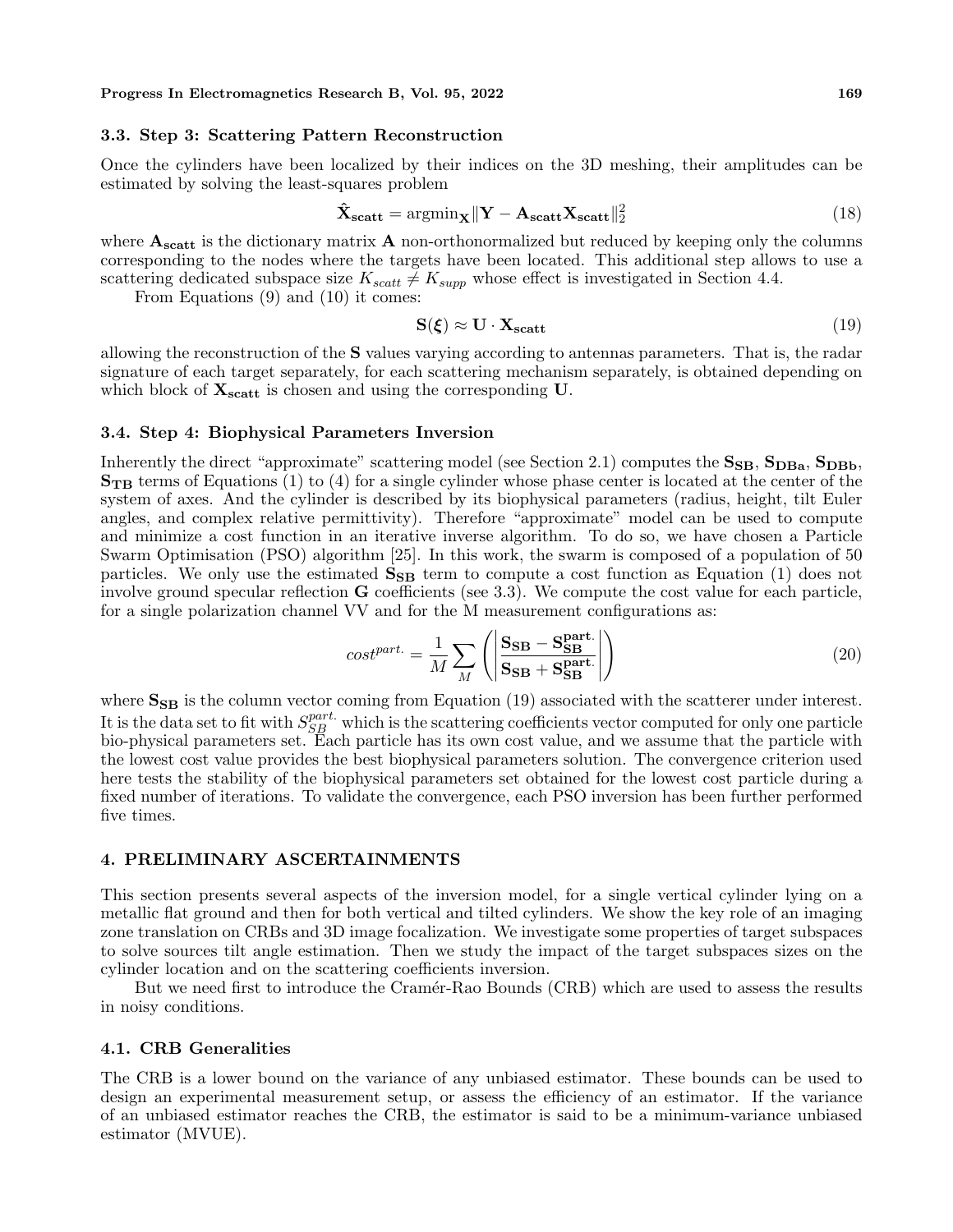In general, CRBs are obtained under regularity conditions on the likelihood of the model and trough the computation of the Fisher Information Matrix **F**.

The covariance matrix of an unbiased estimator of a vector of parameters *θ* is bounded by the inverse of the FIM:

$$
E\left\{ \left(\boldsymbol{\theta} - \hat{\boldsymbol{\theta}}\right) \left(\boldsymbol{\theta} - \hat{\boldsymbol{\theta}}\right)^{T} \right\} \ge \mathbf{C}\left(\boldsymbol{\theta}\right) = \mathbf{F}^{-1}
$$
\n(21)

In the case of a Gaussian model, where the measurements are assumed to be drawn according to

$$
\mathbf{m} \sim \mathcal{N}\left(\mu(\boldsymbol{\theta}), \sigma^2 I\right) \tag{22}
$$

the coefficients of the FIM are given by

$$
\mathbf{F}_{ij}(\boldsymbol{\theta}) = \frac{1}{\sigma_m^2} \Re \left[ \left( \frac{\partial \mu(\boldsymbol{\theta})}{\partial \theta_j} \right) \left( \frac{\partial \mu(\boldsymbol{\theta})}{\partial \theta_j} \right)^T \right]
$$
(23)

In our application, the vector of parameters to be estimated is  $\theta = (\mathbf{p}, \boldsymbol{\xi})$ , and the measurements **E***s*, the VV-polarized scattered field, are given by Equation (5). Its derivatives are computed for a single representative scatterer whose each parameter is the mean value over its own seeking domain, except for the cylinder phase center height located at  $x = y = 0$  and  $z = \langle h \rangle/2$ . The unknown parameter vector  $\theta$  will be:

$$
\boldsymbol{\theta} = [x, y, z, a, h, \Re(\epsilon_r), \Im(\epsilon_r)]^T
$$
\n(24)

where  $x, y, z$  is the location of its phase center;  $a, h$ , and  $\epsilon_r$  are respectively the radius and height of the cylinder and its relative permittivity.

Then, the diagonal terms of the CRB matrix yield lower bounds on the variance of the estimation of the parameters. The CRB associated with a parameter is homogeneous to a variance, and its dimension is the dimension of the parameter squared. In the next section, they will be compared to the covariances of the estimated parameters using the proposed methods, obtained by Monte-Carlo simulations.

### **4.2. Prerequisites on Antennas/Target Relative Locations**

Antennas locations are defined separately on an upper half-sphere (*z* coordinate  $> 0$ ) with the ( $R_i$ ,  $\theta_i$ ,  $\phi_i$ ) spherical coordinates for each emitter and with  $(R_s, \theta_s, \phi_s)$  for each receiving antenna. That allows monostatic and bistatic configurations in the antennas coordinates frame. The imaging zone can be centered on the antennas coordinates frame or be translated according to the *x* and/or *y* axes. We present here the results of such translations that point out our choice to translate the center of the imaging zone. That will be illustrated by two kinds of results, CRB values and source localization.

### *4.2.1. The Effect of Scene Translation on CRBs*

The CRB matrix, computed through Equations (23) and (21), is calculated for several *xy*-cylinder locations in order to investigate the effect of geometric symmetries between the cylinder location and the half-sphere supporting the antennas.

We have then computed the CRB matrix with  $\sigma_m = \frac{P_{\text{signal}}}{\text{SNR}}$  for SNR = 20 dB and with a signal mean power  $P_{\text{signal}} = \langle |\mathbf{E_s}|^2 \rangle_M$  with *M* being the measurements vector size. Locations on *x* and *y* axes have been chosen between *−*1500 m and +1500 m with steps of 100 m. The diagonal terms provide the covariance of each one of the seven parameters in  $\theta$  (Equation (24)). Here we have chosen to show the CRBs results in [m<sup>2</sup> ] only for the radius *a* [m] and the cylinder phase center height *z* [m] in the *z* direction, as they are representative of the others.

Figures 2(a) and 2(b) show different range values but a complementary behaviour of the CRB(*x, y*) values respectively for the *z* location and *a*, particularly visible at the location  $(x = 0, y = 0)$ . CRB<sub>z</sub> coefficient is maximum whereas  $CRB_a$  coefficient is minimum. Notice that  $CRB_h$  and  $CRB_z$  share the same behaviour, the highest levels at  $(x = 0, y = 0)$ , and  $CRB_a$ ,  $CRB_x$ ,  $CRB_y$ ,  $CRB_{\Re(\epsilon_r)}$ ,  $CRB_{\Im(\epsilon_r)}$  too and the lowest levels at  $(x = 0, y = 0)$ .

 $CRB(x, y)$  boundaries values for each parameter are given in Table 1. We point out that CRB coefficients are conversely proportional to SNR. Numerical values of Table 1 can be used to get an order of magnitude for different SNR values.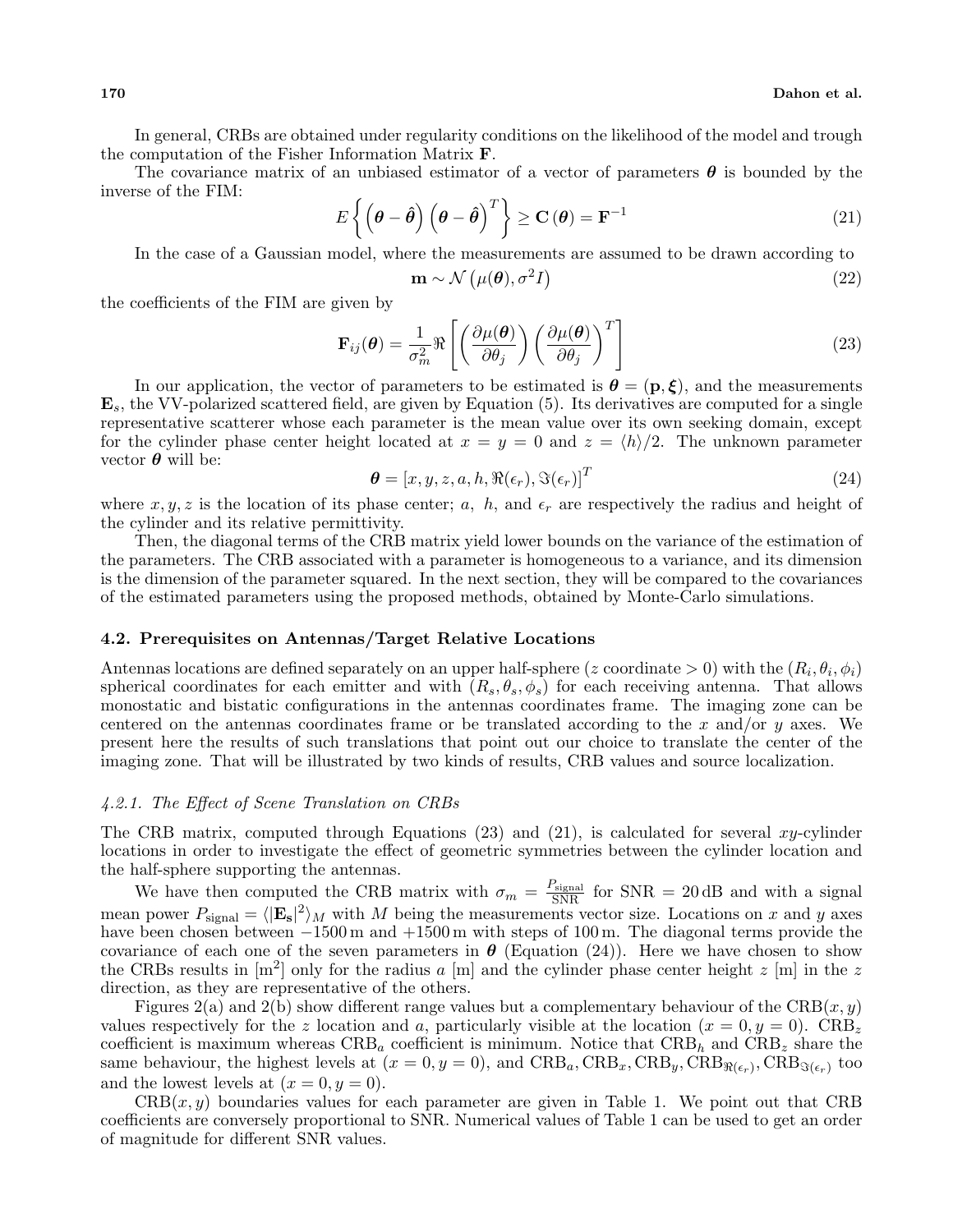

**Figure 2.** CRB $(x, y)$  [m<sup>2</sup>] for (a) the height *z* and (b) the radius *a* variables with a maximum (resp. minimum) near  $(x = 0, y = 0)$  in yellow (resp. blue).

**Table 1.** CRB $(x, y)$  coefficients boundaries values with  $SNR = 20$  dB.

| CRB of parameter:                             | $CRB(x, y)$ min value | $CRB(x, y)$ max value |
|-----------------------------------------------|-----------------------|-----------------------|
| radius $a \, [\text{m}^2]$                    | 8.9e-08               | 2.6e-07               |
| height $h \text{ [m}^2$                       | $7.8e-05$             | $1.3e-04$             |
| x-phase center location $[m^2]$               | $2.1e-07$             | $7.1e-07$             |
| y-phase center location $[m^2]$               | $2.1e-07$             | $6.5e-07$             |
| <i>z</i> -phase center location $[m^2]$       | $2.0e-0.5$            | $3.0e-0.5$            |
| Permittivity real part $\Re(\epsilon_r)$      | $1.3e-02$             | $2.8e-02$             |
| Permittivity imaginary part $\Im(\epsilon_r)$ | $3.9e-03$             | $1.2e-0.2$            |

Lowering the CRB coefficients using the cylinder *xy*-location and by extension, the *xy*-location of the imaging zone has no best global solution. But if we aim to inverse the *xyz*-location of a cylinder as precisely as possible particularly in *z*, we would have to choose an imaging zone center far away from the global coordinate center.

### *4.2.2. The Effect of Scene Translation on 3D Imaging*

The example shown in this section aims to highlight the effect of scene translation on the OMP process itself. That is why the problem  $\mathbf{E_s} = \mathbf{AX} + \mathbf{r}_K$  is solved (Equation (14)) without noise. A single vertical cylinder is placed upon a metallic ground and is measured in VV polarization. The **A** matrix is given by the Equation (15).

We investigate the consequences of the imaging zone translation on the OMP process by comparing two configurations, with the imaging zone being translated or not:  $C_{loc} = [-1000, 1000, 0]$  m or  $C_{\text{loc}} = [0, 0, 0]$  m where  $C_{\text{loc}}$  is the center of a local coordinate system used to locate the cylinder in the imaging zone. Therefore, it is also a vector depicting the translation of the imaging zone center from the antennas coordinates center. As a result, Figure 3 shows the spread of  $\rho(z)$  (Equation (16)) in 1-dimension according to the *z*-axis direction for the cylinder  $(x, y)$  true location.

This numerical experiment shows: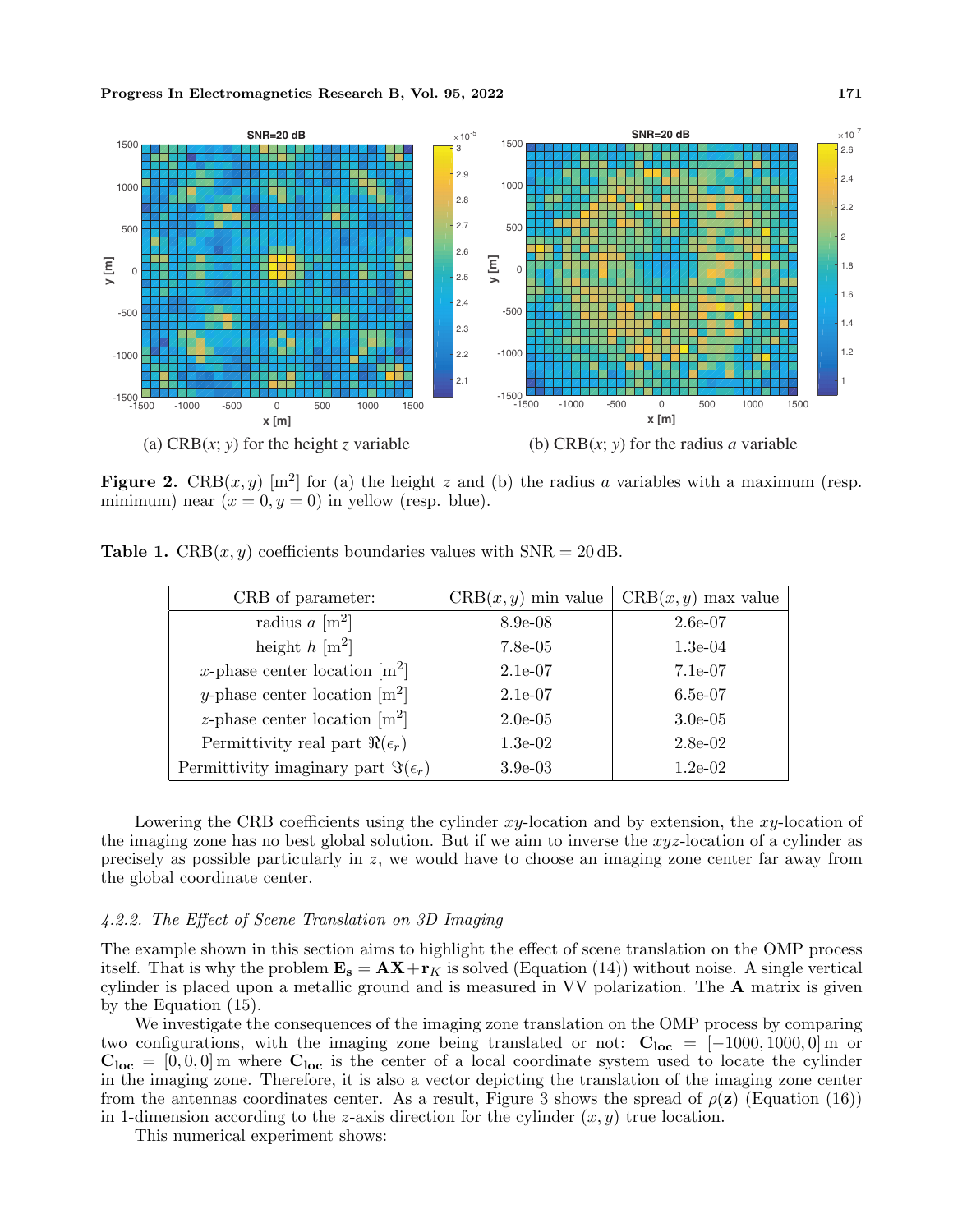

**Figure 3.** Normalized  $\rho(\mathbf{z})$  (Equation (16)) according to height  $z$  (m) at the  $(x, y)$  ground truth location for  $C_{loc} = [0, 0, 0]$  m and  $C_{loc} = [-1000, 1000, 0]$  m.

- The subspace decomposition works efficiently by giving the maximum power of Equation (17) at the ground truth height location (the cylinder phase center is at 6 m height depicted by the black square) whatever the translation is.
- *•* The **Cloc** = [*−*1000*,* 1000*,* 0] m translation clearly enhances the image focalization in *z* axis direction what could be useful to enhance the resolution.

This example explains why, even if the source location is successful in both cases, we have chosen to translate the imaging zone to avoid locations errors in the case of two tree branches located one above the other.

More generally, this example points out the effect of the antennas-imaging zone relative locations on image focalization and asks clearly the question of optimizing the antennas carrier trajectory.

# **4.3. 3D Imaging: Subspaces Properties according to Cylinder Tilt Angle**

A single target subspace allows decompositions for cylinders of different sizes and different permittivities on parameters ranges large enough for an application to tree trunks or large primary branches (see Section A.2). But subspace decomposition is more sensitive to tilt angles range, and it would be interesting to take advantage of this property. Here we show the example of two cylinders differing by their size, permittivity, and tilt angles. Two different subspaces are built, and the two databases (see Section 3.1) differ only by the tilt angle used to compute them: one typical cylinder is vertical, and the other is tilted by  $\alpha = 30^{\circ}$  and  $\beta = 60^{\circ}$  Euler angles (see Section A.1.1).

OMP results are shown as 3D images  $I(z_p)$  (Equation (17)) in Figure 4 under additive Gaussian noise constraint (SNR = 20 dB and *Ntest* = 1000 noisy vector measurement samples). The 3D imaging zone range is  $[\min = -2.5 \text{ m}, \max = 2.5 \text{ m}]$  on *x* and *y* axes, and  $[\min = 1 \text{ m}, \max = 10 \text{ m}]$  on *z* axis, by steps of 0.5 m. It is translated from the antennas origin with a  $C_{loc} = [-1000, 1000, 0]$  m vector. In the 3D imaging zone local coordinates, the cylinders phase centers are located at [1*.*5*, −*1*,* 6] m and [*−*1*,* 2*,* 5] m for the vertical and the tilted cylinders, respectively.

Four cases are presented here. The first one (Figure 4(a)) shows that the vertical cylinder measurements which have been projected on a target subspace (TSS) computed for a vertical cylinder provide a correct location. Figure 4(b) points out an important result: when a tilted cylinder is projected on a target subspace which has been computed for a vertical typical cylinder, 3D imaging fails for each one of the *N test* OMP runs. To obtain an accurate estimation of the position, the tilted cylinder measurements have to be projected on a target subspace built with the appropriate tilted typical target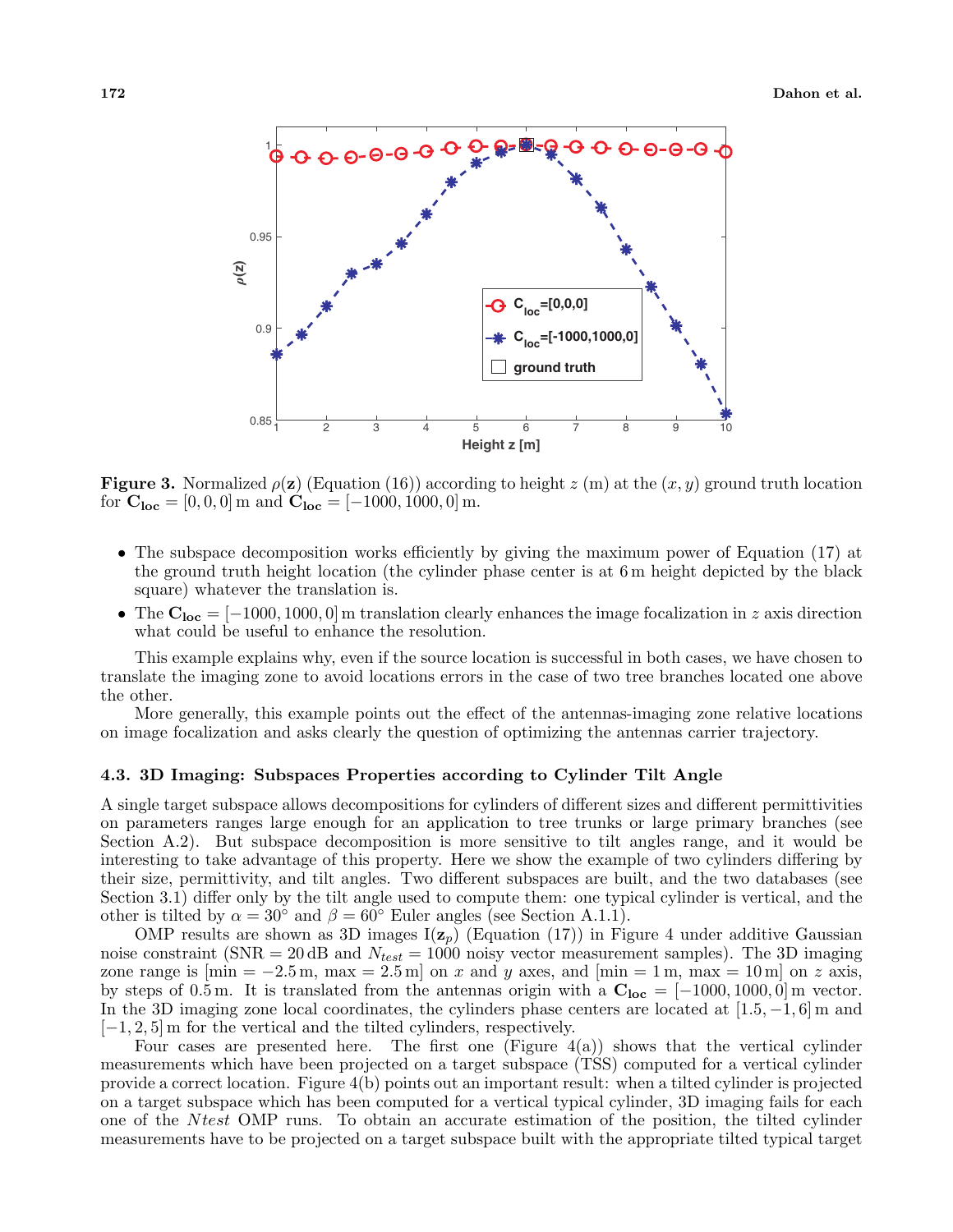

**Figure 4.** OMP 3D images  $I(z_p)$  for (a), (b), (c) one and (d) two cylinders: vertical and/or tilted cylinder projected on a "vertical" and/or "titlted" Target SubSpace (TSS) obtained for *N test* = 1000 noisy measurement samples (SNR = 20 dB). Red star: cylinder phase center ground-truth location. Red dashed lines: location projection on coordinate axis. Bold Green dashed lines illustrate each cylinder axis. Blue circle: superposition of the *N test* OMP solutions.

(Figure 4(c)). Here, this tilt angle has been chosen equal to the ground truth ( $\alpha = 30^\circ$  and  $\beta = 60^\circ$ ) to illustrate that introducing *a priori* information on tilt angles through the target subspaces is necessary to localize accurately target echoes. Finally, Figure 4(d) shows the solution of the 3D imaging process for both tilted and vertical cylinders together by using jointed vertical and tilted cylinder target subspaces. The OMP algorithm detects both targets at the true location for each noisy measurement vector sample.

Notice that the OMP algorithm provides the same solution for each noisy measurement sample. This means that it is not sensitive to an  $SNR = 20$  dB weak noise level at this space meshing size of [0*.*5*,* 0*.*5*,* 0*.*5] m. The effect of noise on the target location retrieval is investigated in Section 5.

Furthermore, the structure of the solution vector **X** of Equation (14) provides more information. Indeed, it owns the same structure as the dictionary matrix **A** (Equation (15)), by blocks of meshing, scattering mechanisms, and target subspaces. As an illustration of that, the OMP criterion  $\rho_z$ (Equation  $(16)$ ) is plotted under additive gaussian noise conditions as histograms (for *N test* = 1000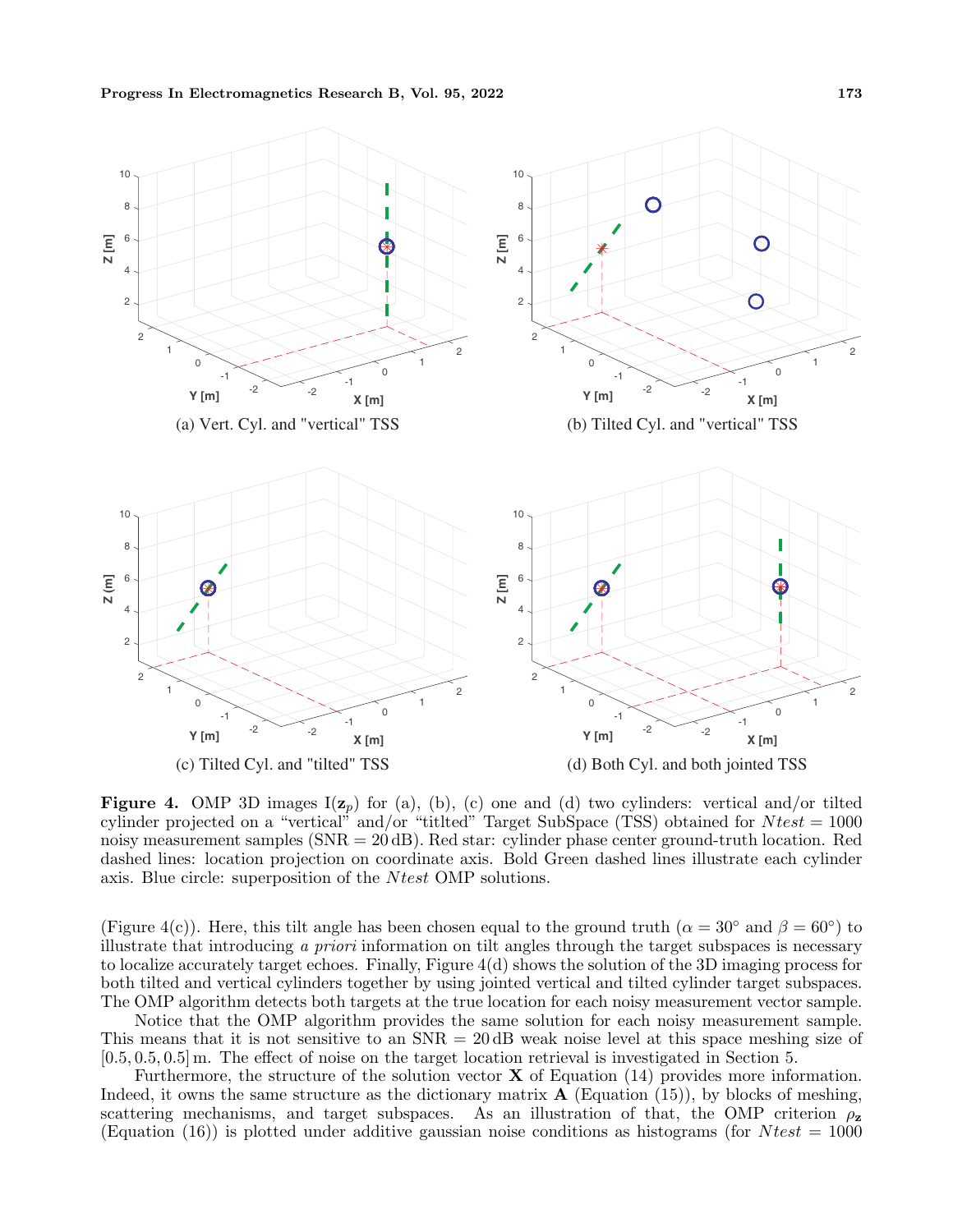

**Figure 5.** Histograms of the OMP criterion values  $(\rho_{\mathbf{z}})$  in Equation (16)) computed with a "vertical" and a "tilted" Target SubSpace (TSS) for a vertical and a tilted cylinder and for *N test* = 1000 noisy measurements vectors samples ( $SNR = 20$  dB). Upper figures (a) and (b) for a vertical cylinder and lower figures (c) and (d) for a tilted cylinder. From left to right, increasing histograms abscisses values showing increasing values when the well-suited TSS is chosen, even in presence of noise.

noisy measurements vectors samples with  $SNR = 20$  dB) in Figure 5. Two configurations are under test: the case of a vertical cylinder, upper figures (a) and (b), and the case of a tilted cylinder, lower figures (c) and (d). For both cylinder tilt configurations, Block-OMP algorithm has been processed using a vertical or a tilted Target Subspace (TSS). It means that the orthogonal basis **U** (see 3.1) is built from a typical vertical or tilted cylinder. Figure 5 shows clearly that a vertical cylinder measurement has a larger OMP criterion when the corresponding Target Subspace is used even in the presence of noise.

The main conclusion is that in a realistic imaging process where we are looking for a cylinder with an unknown tilt angle, we would have to build several target subspaces for different tilt angles. Therefore, we would have to mesh the tilt angles ranges and consider each angle configuration as the center of a patch. Then all the patches would have to be merged to cover all the tilt angles range. This method has to be further investigated, but if it is practicable the main drawback would be the huge size of the dictionary matrix  $\bf{A}$  in Equation (15). On the other hand, the main advantage is that the information about each cylinder's tilt angles is contained within the OMP outgoing vector **X**.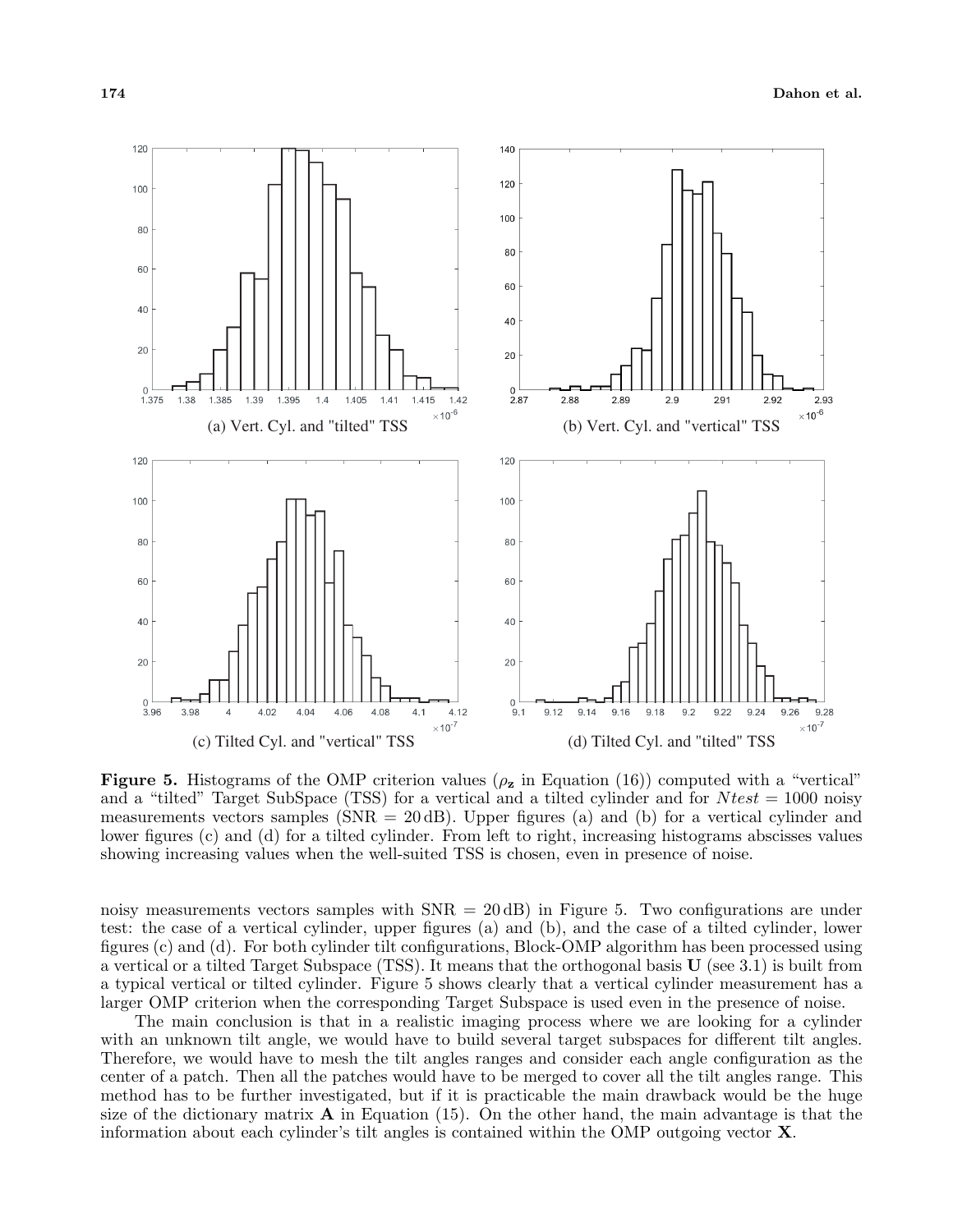# **4.4. Inversion Process: The Effect of the Subspace Size**

In this section, we investigate the effect of the truncation order *K* on the SVD used to build the basis **U** modeling the scattering coefficients for a range of physical parameters set *ξ*.

Bias and variance of the estimation of the location and the scattering coefficient in VV polarization are estimated by numerical simulations, with following parameters: a single vertical or tilted cylinder measurement is simulated according to *M*= 2000 antennas parameters sets (see Section A.1.1). A SNR = 20 dB white Gaussian noise is added leading to *N test*= 1000 noisy measurement vector samples. The OMP algorithm is applied to solve the source localization problem for several subspaces dimensions *K* (Section 4.4.1). Then the VV scattering coefficient (Section 4.4.2) is computed from the least-squares solver (Equation (18)) followed by the change of basis (Equation (19)) using an increasing subspace size *K*.

For both location and scattering coefficient estimation, with increasing *K*, bias decreases. However, the degree of freedom increases with the subspace size *K*, and it is expected that the variance degrades. Then the Mean Square Error (MSE), sum of the variance and bias squares, presents a minimum. We note that this optimal *K* will depend on the noise level.

#### *4.4.1. Source Localization*

The dictionary matrix in Equation (15) is built for 14 sets of increasing subspaces sizes with  $K_{supp} =$  $K_{supp}^{SB} + K_{supp}^{DBa} + K_{supp}^{DBb} + K_{supp}^{TB}$  and for each scattering mechanism:  $K_{supp}^{SB} = K_{supp}^{TB} = 2 + 3k$  and  $K_{supp}^{DBa} = K_{supp}^{DBb} = 2 + 2k$  with  $0 \le k \le 13$ .



Figure 6. Location estimation MSE, Bias<sup>2</sup>, Variance and CRB versus Target Subspace size configuration,  $K_{supp}$ . *Ntest* = 1000 noisy measurement vector samples with SNR = 20 dB additive white gaussian noise. (a) Vertical cylinder. (b) Tilted cylinder.

Figure 6 indicates different shapes but similar MSE trends with an acceptable minimum for the sixth size configuration for both vertical (Figure  $6(a)$ ) and tilted (Figure  $6(b)$ ) cylinders. That is:

- Vertical cylinder:  $[K_{supp}^{SB}, K_{supp}^{DBa}, K_{supp}^{DBb}, K_{supp}^{TB}] = [17, 12, 12, 17].$
- Tilted cylinder:  $[K_{supp}^{SB}, K_{supp}^{DBa}, K_{supp}^{DBb}, K_{supp}^{TB}] = [17, 12, 12, 17].$

Notice that CRB remains always lower than the variance, as expected.

# *4.4.2. Scattering Coefficient*

For the VV scattering coefficient estimation, the total subspaces size  $K_{scatt} = K_{scatt}^{SB} + K_{scatt}^{DBa} + K_{scatt}^{DBb} + K_{scatt}^{BBb}$  $K_{scatt}^{TB}$ , the four being equal and following  $K_{scatt}^{SB} = 2 + 6k$  with  $0 \le k \le 13$ .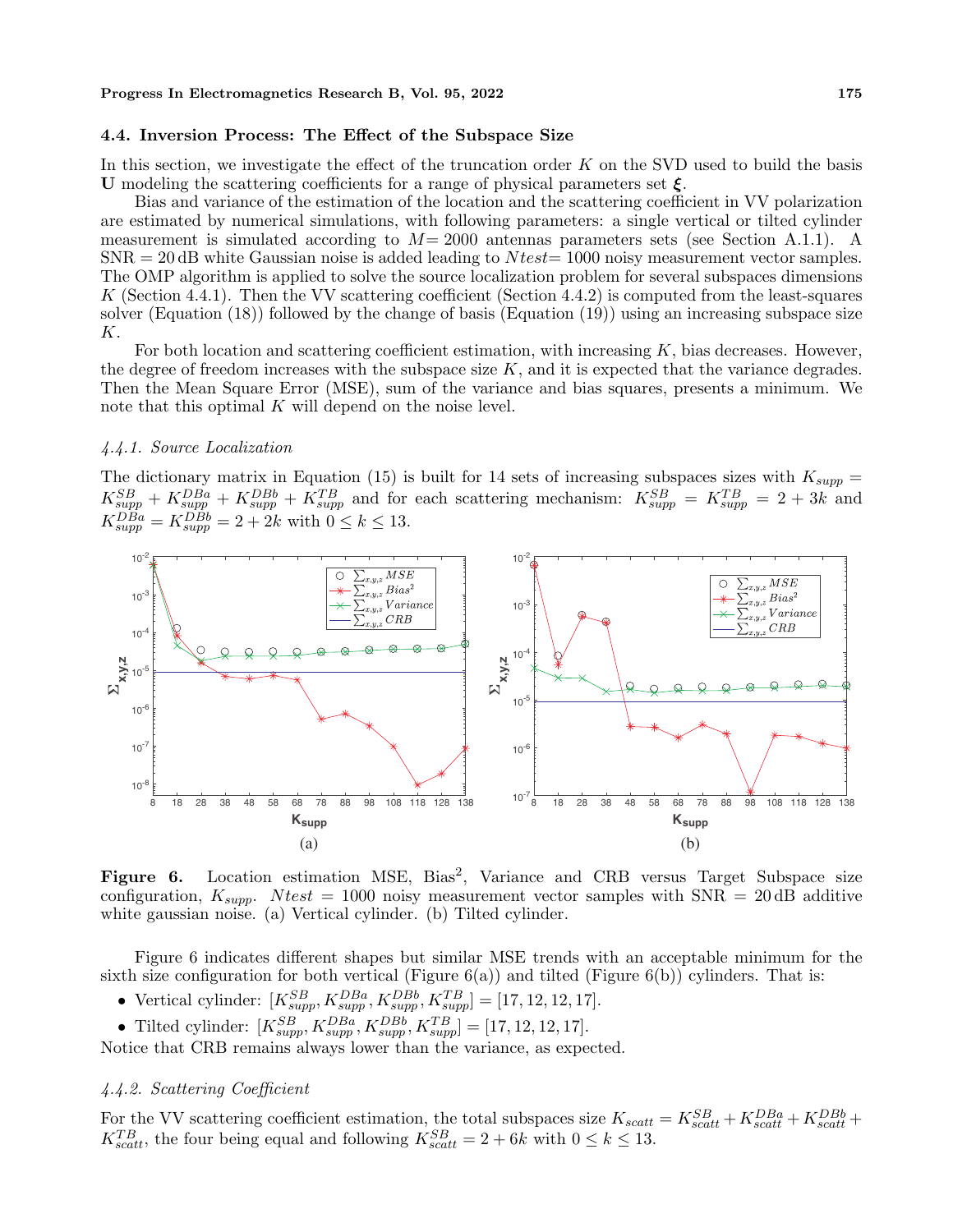

Figure 7. MSE, Bias<sup>2</sup>, and Variance versus size subspaces configurations  $K_{scatt}$  of the estimated scattering coefficient  $S_{SB}^{est}$ . (a) Vertical cylinder. (b) Tilted cylinder.

Figure 7 shows only the MSE, the bias, and the variance for the single bounce mechanism as only this scattering mechanism is used for biophysical parameters retrieval (see Section 3.4), but the three other mechanisms provide similar results. For the vertical cylinder (Figure (a)), both real and imaginary parts of  $S_{SB}^{\text{est}}$  provide a lowest MSE for the third configuration whereas it is the fourth configuration for the tilted cylinder (Figure (b)). That is:

- Vertical cylinder:  $[K_{scatt}^{SB}, K_{scatt}^{DBa}, K_{scatt}^{DBb}, K_{scatt}^{TB}] = [14, 14, 14, 14].$
- Tilted cylinder:  $[K_{scatt}^{SB}, K_{scatt}^{DBa}, K_{scatt}^{DBb}, K_{scatt}^{TB}] = [20, 20, 20, 20].$

Notice that CRBs are not computed for the scattering coefficients but only for the biophysical parameters. Such comparisons are presented in Section 5.

# **5. INVERSION PROCESSING EXAMPLE**

This section investigates the effect of noisy *M* measurements vector such as  $\mathbf{E_s} = \mathbf{A} \cdot \mathbf{X} + \mathbf{n}$  where  $\mathbf{n}$ is an additive noise vector following the Gaussian normal law  $\mathcal{N}(0, \sigma^2 \cdot \mathbf{I_d})$ . The variance  $\sigma^2$  is obtained through an arbitrary Signal-to-Noise Ratio value such as  $SNR = \langle | \mathbf{E_s}^{NO \ noise} |^2 \rangle_M / \sigma^2 = 20 \, \text{dB}$ . Noisy simulations are performed over  $N test = 1000$  samples of noisy measurements  $\mathbf{E}_s$  vectors (see simulations parameters in Section A.1.1).

Antennas locations are illustrated in Figure 8(a). They are spread over a hemisphere according to linearly spaced incidence and azimuth angles. Antennas are either receivers or emitters allowing monostatic and bistatic configurations. Each antenna points at the imaging zone which is reduced to a point at this large scale, centered at  $C_{loc} = [-1000, 1000, 0]$  m coordinates.

In this example, we will further study the problem of two cylinders (see Figure 8(b)). In the previous Section 4.3, Figure 4(d) provided the OMP results of location estimation for *N test* noisy measurements vectors. 3D image (Equation (17)) was given in the local coordinates system, with a **Cloc** translation vector. This simulation has shown clearly that the inversion process is not sensitive to a noise power corresponding to a  $SNR = 20$  dB at a large scale meshing,  $0.5 \text{ m}^3$  cube as illustrated in Figure 8(b): the ground truth, *N test* estimated locations, and their average are found at the same place. If we want to observe the effect of noise at lower scale, both cylinders have to be treated separately to achieve a meshes size small enough.

For each cylinder separately, *N test* = 1000 noisy measurements vectors samples are simulated independently assuming an additive white Gaussian noise. The inversion process described in this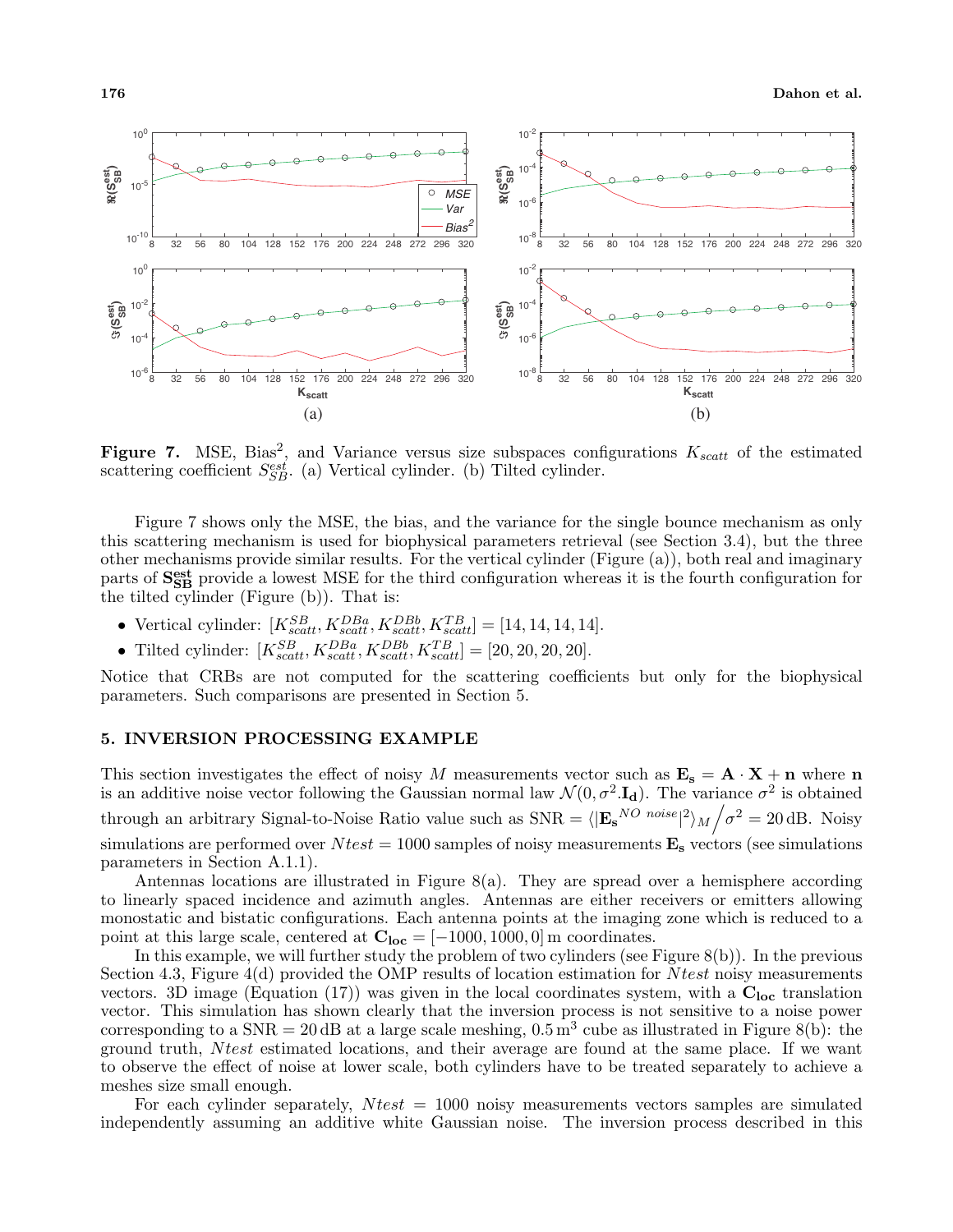

**Figure 8.** (a) Antennas locations in their coordinates system: Blue direct trihedral. Red star: emitters and receivers locations. Antennas are pointing toward the imaging zone (dotted lines) located according to the  $C_{loc} = [-1000, 1000, 0]$  m translation vector. (b) Mesh of the imaging zone (blue dots) with both cylinders. Notice that even if the cylinders overflow the mesh, their phase centers remain inside.

paper is repeated for each noisy measurement sample. The figures shown in this section (histograms and 3D images) are then the results of a Monte-Carlo approach.

# **5.1. Location Estimation**

The source localization problem is solved *N test* times by the OMP algorithm. Figure 9 provides the resulting 3D image whereas Figure 10 shows the same results as histograms for the  $(x, y, z)$  cylinder phase center coordinates, in meters. Notice the imbalance between the scales in *z* and *x, y*. The point cloud is clearly ellipsoid-shaped and its main axis oriented according to the cylinder lengthwise axis. A



**Figure 9.** 3D image (Equation (17)) of OMP estimation of Cylinders locations (SNR = 20 dB and *N test* = 1000 noisy measurements vectors samples) Black dots: *N test* estimated locations. Cyan lines: cylinder axis ground truth. Red circles: ground truth phase center location. Green Circles: mean locations averaged over the *N test* estimations. (a) Vertical cylinder. (b) Tilted cylinder.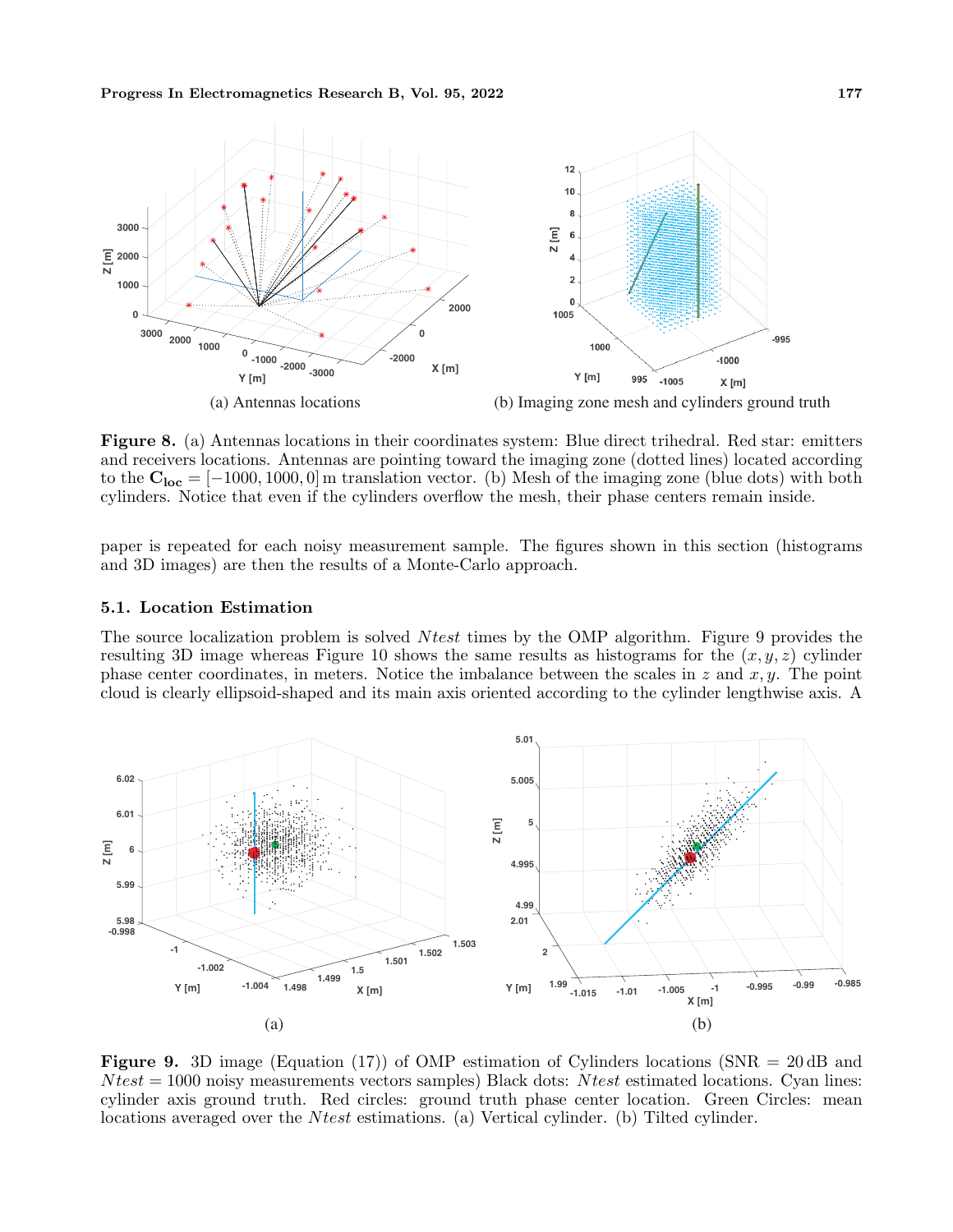

**Figure 10.** Histograms of cylinder estimated locations  $[x, y, z]_{est}$  in [m] for SNR = 20 dB and *N test* = 1000 noisy measurements vectors samples. (a) Vertical cylinder. (b) Tilted cylinder.

weak location bias of the order of a few millimeters appears as a consequence of the trade-off between the bias and the variance when subspaces sizes have been chosen (see Section 4.4.1). Nevertheless, tilted cylinder location estimation seems to be more accurate.

# **5.2. Biophysical Parameters Estimation**

Figure 11 provides the results of the biophysical parameters estimation (radius *a*, height *h* and relative complex permittivity  $\epsilon_r$ ) as histograms, obtained through the PSO algorithm (see Section 3.4). As a global representative estimator, we decide to show the result of this procedure to obtain the magenta stems:



Figure 11. PSO estimation histogram PSO( $S_{SB}^{est}$ ) of the cylinder physical parameters: radius *a* [cm], height *h* [m] and real and imaginary parts of the relative permittivity  $\epsilon_r$ . Red stem:  $\text{parameter ground truth. Blue dotted stem: } \langle \text{PSO}(\mathbf{S}_{\text{SB}}^{\text{est}}) \rangle_{Ntest}$ . Magenta dashed stem: PSO( $\mathbf{S}_{\text{SB}}^{\text{est}} \leftarrow$  $(\langle [x, y, z]_{est}\rangle_{Ntest}, \langle Y_N \rangle_{Ntest})$ ). *Ntest* = 500 for time consuming reasons. (a) Vertical cylinder. (b) Tilted cylinder.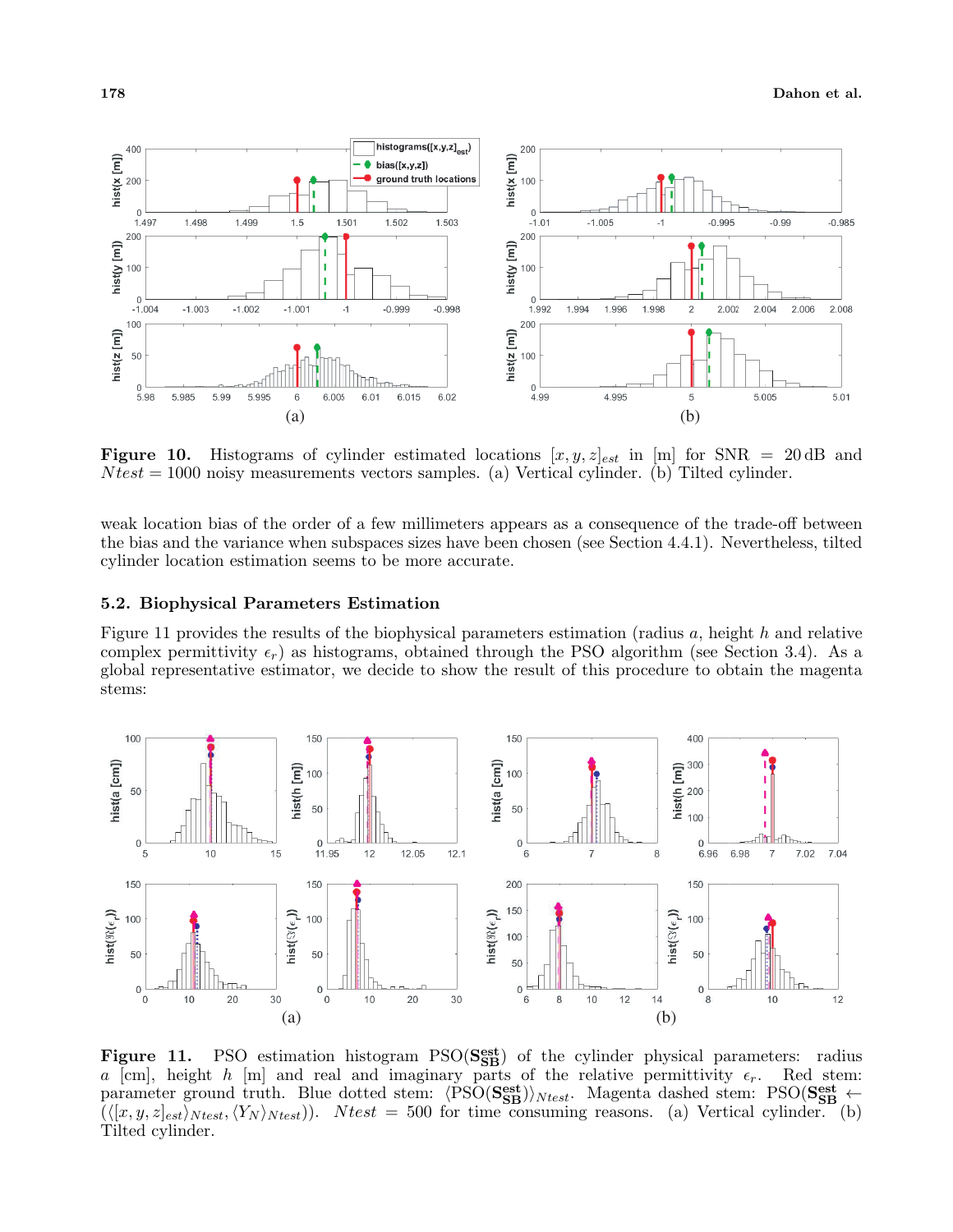- *•* Choose the biased location of the previous location estimation, **bias**([*x, y, z*]*est*) (green results in Figures 9 or 10).
- Estimate the scattering coefficients for a target at this location from Equations (18), (19) and extract the single bounce contribution  $S_{SB}^{\text{est}}$ .
- $\bullet$  Perform a single PSO estimation for this  $\mathbf{S}^{\textbf{est}}_{\textbf{SB}}$  database.

Results are pretty good when comparing the parameters estimate to the corresponding mean parameter averaged over the *N test* = 500 PSO estimations or to the ground truth. It is all the more important that the PSO process is particularly slow: we have been obliged to reduce the *N test* value from 1000 to 500 to keep an acceptable computation time but far away from what is called real time. Reducing the process to a single PSO estimation is then a challenge.

# **5.3. Covariance and CRB Predictions**

The last results presented in this paper are gathered in Table 2. Homogeneous to a standard deviation, they are the square root of the diagonal terms of the CRB and the covariance matrices, respectively  $\sigma_{\rm CRB} = \sqrt{\rm CRB}$  and  $\sigma_{cov} = \sqrt{\rm diag(covariance)}$ . Notice that the covariance matrix is obtained using the *Ntest* = 500 samples of the cylinder estimated parameters set  $\xi_{est}$  = (radius *a*, height *h*, phase center locations  $(x, y, z)$ , and relative permittivity  $\epsilon_r$ ). These results lead to the conclusions:

- $\sigma_{CRB}$  coefficients are less than the covariance ones, to see as a numerical validation.
- *•* (*x, y, z*)-locations values indicate that a minimum variance unbiased estimator (MVUE) is found as  $\sigma_{CRB}$  and  $\sigma_{cov}$  coefficients are in the same neighborhood. Furthermore,  $\sigma_{CRB}$  for *z* coordinate is larger than for  $(x, y)$  ones when being computed for a vertical cylinder, whereas for the tilted one, the  $\sigma_{CRB}$  for  $(x, y, z)$  coordinates is more balanced. One can observe here the effect of the cylinder's main axis tilt.
- as found before,  $\sigma_{CRB}$  coefficients for height and radius are a bit weaker for the tilted cylinder than for the vertical one.  $\sigma_{cov}$  coefficients are larger but have the same trend.
- *• σcov* coefficients for *ϵ<sup>r</sup>* are unacceptably huge, particularly for the vertical cylinder.

Comparisons between  $\sigma_{cov}$  and  $\sigma_{CRB}$  coefficients predict that a better estimator exists for biophysical parameters estimation than the PSO does. To reach a better estimation with a much lower variance is a crucial issue for the relative permittivity.

**Table 2.** Covariance and CRB of biophysical parameters for noisy simulated data.

|                        | Vertical Cylinder  |                | Tilted Cylinder |                |
|------------------------|--------------------|----------------|-----------------|----------------|
| Phys. parameter        | $\sigma_{\rm CRB}$ | $\sigma_{cov}$ | $\sigma$ CRB    | $\sigma_{con}$ |
| radius $a \text{ [m]}$ | $2.5e-4$           | $1.4e-2$       | $1.6e-4$        | $1.8e-3$       |
| height $h$ [m]         | $6.2e-3$           | $1.05e-2$      | $5.3e-3$        | $6.1e-3$       |
| $x$ location [m]       | $4.7e-4$           | $6.6e-4$       | $2.3e-3$        | $2.7e-3$       |
| y location [m]         | $5.6e-4$           | $7.4e-4$       | $1.4e-3$        | $1.7e-3$       |
| $z$ location [m]       | $2.9e-3$           | $4.6e-3$       | $1.5e-3$        | $2.2e-3$       |
| $\Re(\epsilon_r)$      | $8.9e-2$           | 3.4            | $9.5e-2$        | $7.5e-1$       |
| $\Im(\epsilon_r)$      | $4.4e-2$           | 2.6            | $7.7e-2$        | $4.5e-1$       |

# **6. CONCLUSIONS AND DISCUSSION**

This paper introduces an original way to inverse the physical parameters of two different dielectric cylinders lying above a PEC soil, seen as a "primitive" tree from an electromagnetic point of view, using VV-polarization low-frequencies (300–320 MHz) radar simulated data. Simulation results prove that a first step forward is taken successfully using: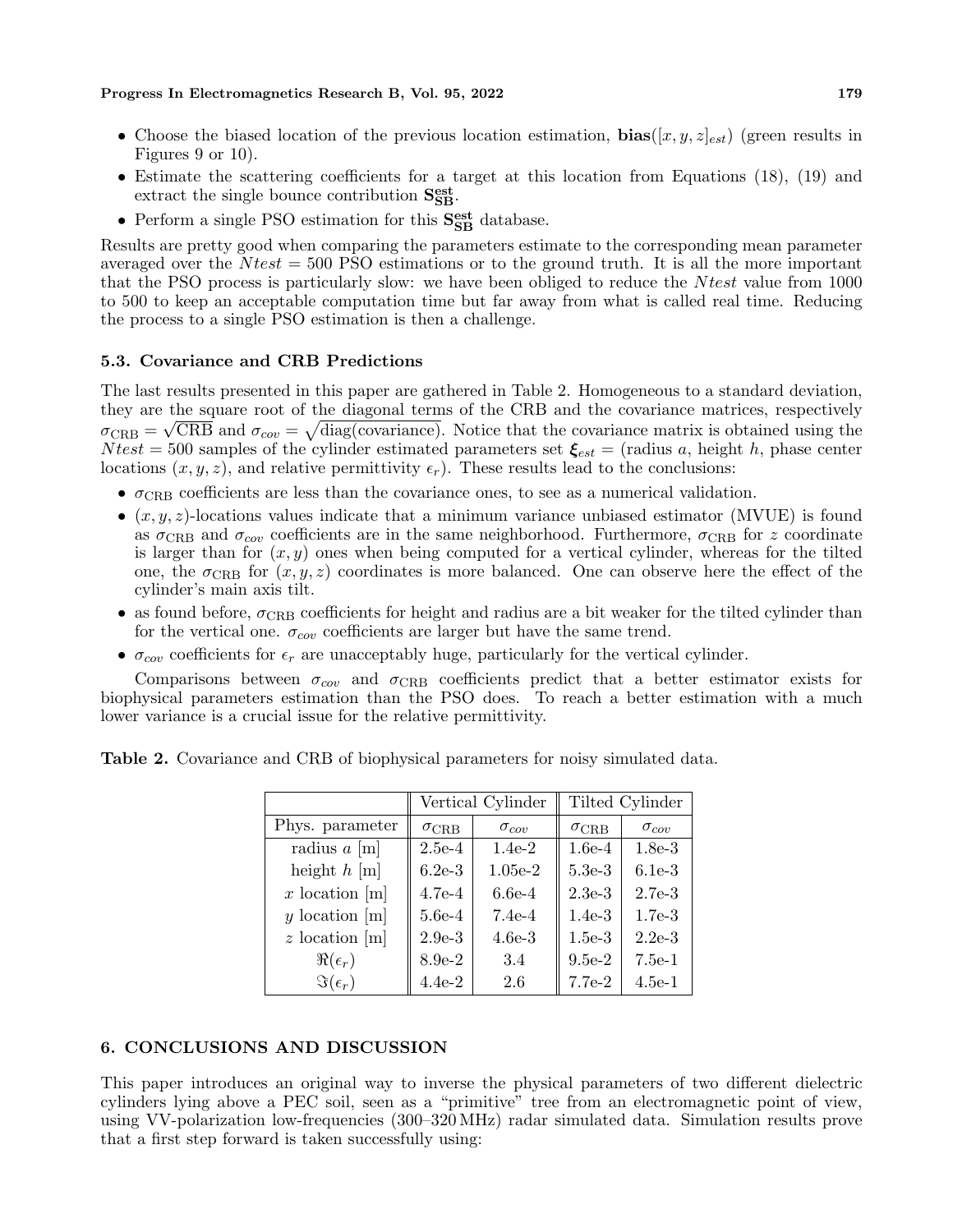- *•* a target subspace decomposition based on simulations which is an efficient way to introduce *a priori* information and to linearize the physical problem allowing a full-inversion.
- a sparse optimization method which is particularly well suited for 3D imaging applications
- a block structure enabling to retrieve the scattering coefficient separately:
	- **–** for each target (cylinder)
	- **–** for each polarization channel (expected theoretically)
	- **–** for each scattering mechanism
- *•* a stochastic inversion algorithm to estimate the biophysical parameters.

Finally, this first study aims to identify what is necessary to process simulated data and to point out the relevant questions for further investigations, that are:

- Investigate other estimators for scattering complex coefficients and biophysical parameters retrieval.
- a direct scattering model is used to simulate pure and noisy radar measurements. Its formalism is also used to inspire the inversion process. That constitutes a typical "inverse crime" case. One way to overcome this lack would be to simulate measurements with another electromagnetic direct model such as [18] which has been validated in [19, 20].
- As we have built one target subspace for each cylinder orientation, one could imagine studying the ability of this inversion process to recognize targets types through their respective target subspace: target recognition application.
- How to sample physical parameters domain to build a relevant database for target subspaces?
- From a general point of view, we could imagine a large set of target subspaces computed for several tilt angles samples to image any tilted cylinder and extract a tilt angle information from the target subspaces. But one question arises: how to sample appropriately the tilt angles ranges and extract a tilt angle in this case?
- Introduce the spatial resolution minimization as a prior constraint.
- How to take into account a more realistic scattering model of the soil? A dielectric flat ground reflection coefficient **G** in Equation (1) would introduce soil permittivity parameter. How does it impact the process? Would this process be able to retrieve soil parameters?

# **APPENDIX A. ALGORITHM INPUTS**

# **A.1. Measurements Simulation Inputs**

# *A.1.1. Ground Truth Parameters*

First, we build a ground truth by defining the geometric dimensions of each cylinder (the radius *a*, the height *h*), its tilt if needed (the Euler angles  $\alpha$  and  $\beta$ ), its phase center coordinates  $(x, y, z)$ , and its complex relative permittivity  $\epsilon_r$ . The soil is modelled as a perfect conducting plane. The parameters used to simulate a vertical and a tilted cylinder respectively are:

- radius  $a = 10$  and  $7 \text{ cm}$ .
- height  $h = 12$  and  $7$  m.
- location of the phase center in the imaging box mark  $x = 1.5$  m,  $y = -1$  m,  $z = 6$  m (=  $h/2$ ) and *x* = *−*1 m, *y* = 2 m, *z* = 5 m (*> h/*2).
- Euler tilt angles  $\alpha = 0^\circ$ ,  $\beta = 0^\circ$ ,  $\gamma = 0^\circ$  and  $\alpha = 30^\circ$ ,  $\beta = 60^\circ$ ,  $\gamma = 0^\circ$ .
- cylinder relative permittivity  $\epsilon_r = 11 i.7$  and  $\epsilon_r = 8 i.10$ . (*−*) indicates a exp +*iωt* time convention.
- for simplification purpose the metallic ground is directly taken into account through its Fresnel reflection coefficients (1 for the VV polarization and *−*1 for the HH one, both gathered in a diagonal matrix reflection operator).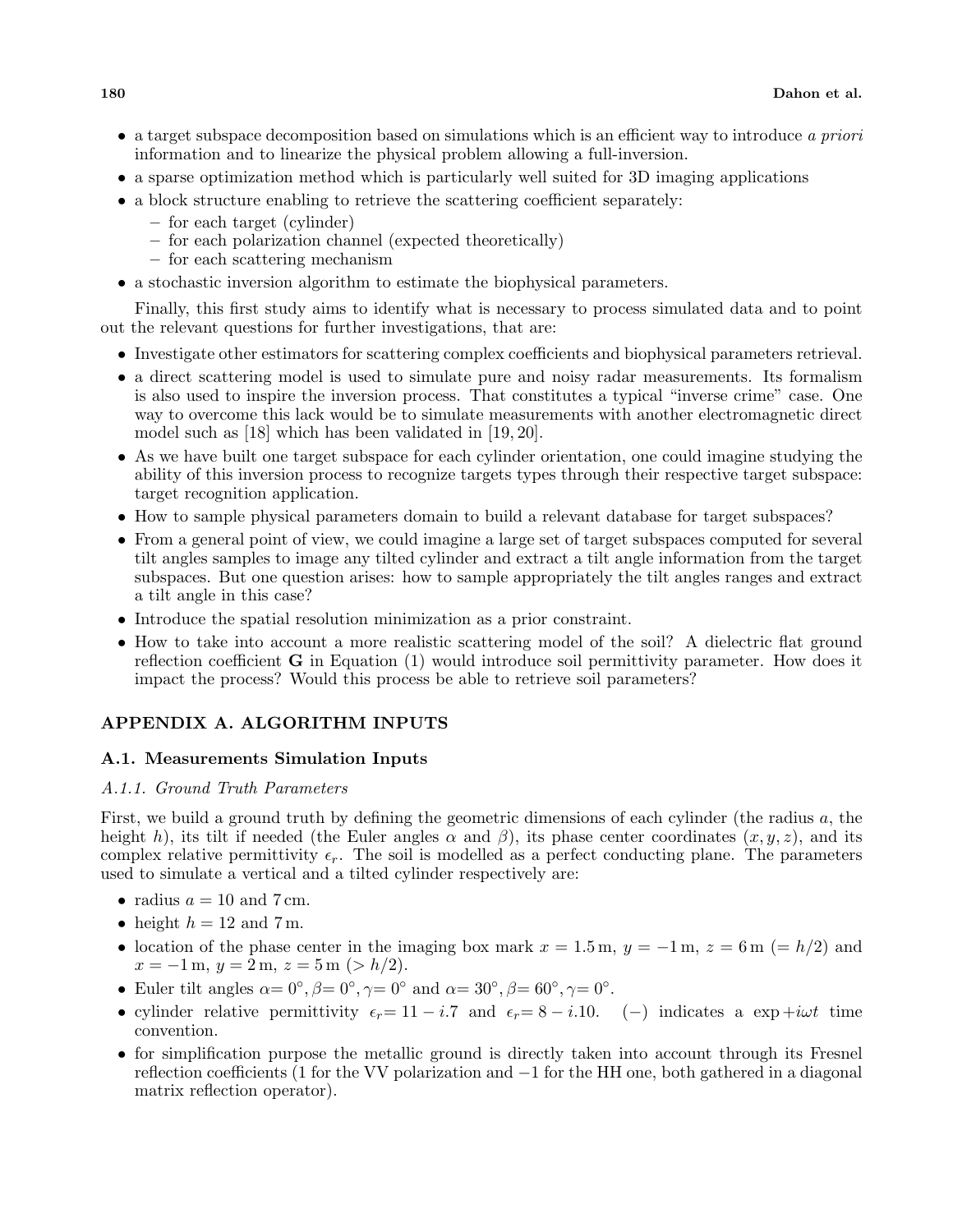# *A.1.2. Antennas Parameters*

Second, we define radar parameters with frequencies, polarizations of interest, and antennas locations. As we allow monostatic and bistatic configurations, antennas locations are defined separately for the emitter with the  $(R_i, \theta_i, \phi_i)$  spherical coordinates with  $(R_s, \theta_s, \phi_s)$  for the receiving antenna. Furthermore, we can apply an additive zero-centered gaussian noise through a signal to noise ratio (SNR) on the simulated radar measurements.

As a first step and for simplification purpose, we omit to take into account the antennas radiation pattern. That supposes a narrow primary lobe always directed toward the center of the target searching box (the imaging zone) whose location is depicted by the translation vector **Cloc** in this paper.

The simulation parameters are:

- 5 linearly spaced frequencies in the range  $freq = [300; 320] \text{ MHz}.$
- the radius of the half-sphere  $R_s = R_i = 4000 \,\text{m}$ .
- 4 linearly spaced zenithal angles in the range  $[20, 80]^\circ$  for  $\theta_s$  and  $\theta_i$  and 5 azimuth angles respectively  $[0; 4/5 * 360]$ ° for  $\phi_s$  and  $\phi_i$ .
- *•* the total number of measurements used is then *M*= 2000.
- polarization of interest is VV even if the electromagnetic scattering models we developed can simulate the four polarization channels (co- and cross-pols).
- a  $SNR = 100$  in linear scale or  $SNR = 20$  dB and  $N test = 1000$  (or  $N test = 500$  for PSO computations) noisy measurement vectors samples.

# **A.2. Inversion Processing Inputs**

The inversion process needs its own parameters. The dedicated inputs provide boundaries on the sought parameters.

# *A.2.1. Meshing Parameters*

The volume of interest where we want to locate the target (a cylinder) is defined as a meshing in the three directions for 3D imaging. For each (*x, y, z*) dimension the user provides a minimum, a maximum, and a mesh size value. This 3D box can be translated according to the global coordinate axes with the  $\mathbf{C}_{\mathbf{loc}} = [\tau_x, \tau_y, \tau_z]$  vector. This allows breaking the geometrical symmetries between the antennas half-sphere locations and the imaging box meshes.

- *•* the meshing on *x* axis: [*−*2*.*5*,* 2*.*5*,* 0*.*5] m.
- *•* the meshing on *y* axis: [*−*2*.*5*,* 2*.*5*,* 0*.*5] m.
- *•* the meshing on *z* axis: [1*,* 10*,* 0*.*5] m.
- translation from the global axis center:  $C_{loc} = [0, 0, 0]$  m or  $[-1000, 1000, 0]$  m.

A remark on the minimum value of the grid on *z* axis: it is not equal to zero because, for a mesh on the ground single, double and triple bounce scattering mechanisms are no more distinguishable by their propagation phases. Moreover, that configuration would mean that trunks or branches were horizontally lying on the ground and inside for a half.

# *A.2.2. Biophysical Parameters*

Each cylinder parameter is bounded in a realistic domain. This domain and the values taken inside are used to build a target subspace (see 3.1). They are defined such as:

- the radius bounds  $bound_a = 6$  to 12 cm with 7 linearly spaced samples.
- the height bounds  $bound_h = 6$  to 14 m with 9 linearly spaced samples.
- the real part of the relative permittivity bounds *bound*<sub>*Repsr*</sub> = 6 to 12 with 7 linearly spaced samples.
- the imaginary part of the relative permittivity bounds  $bound_{Repsr} = 6$  to 12 with 7 linearly spaced samples.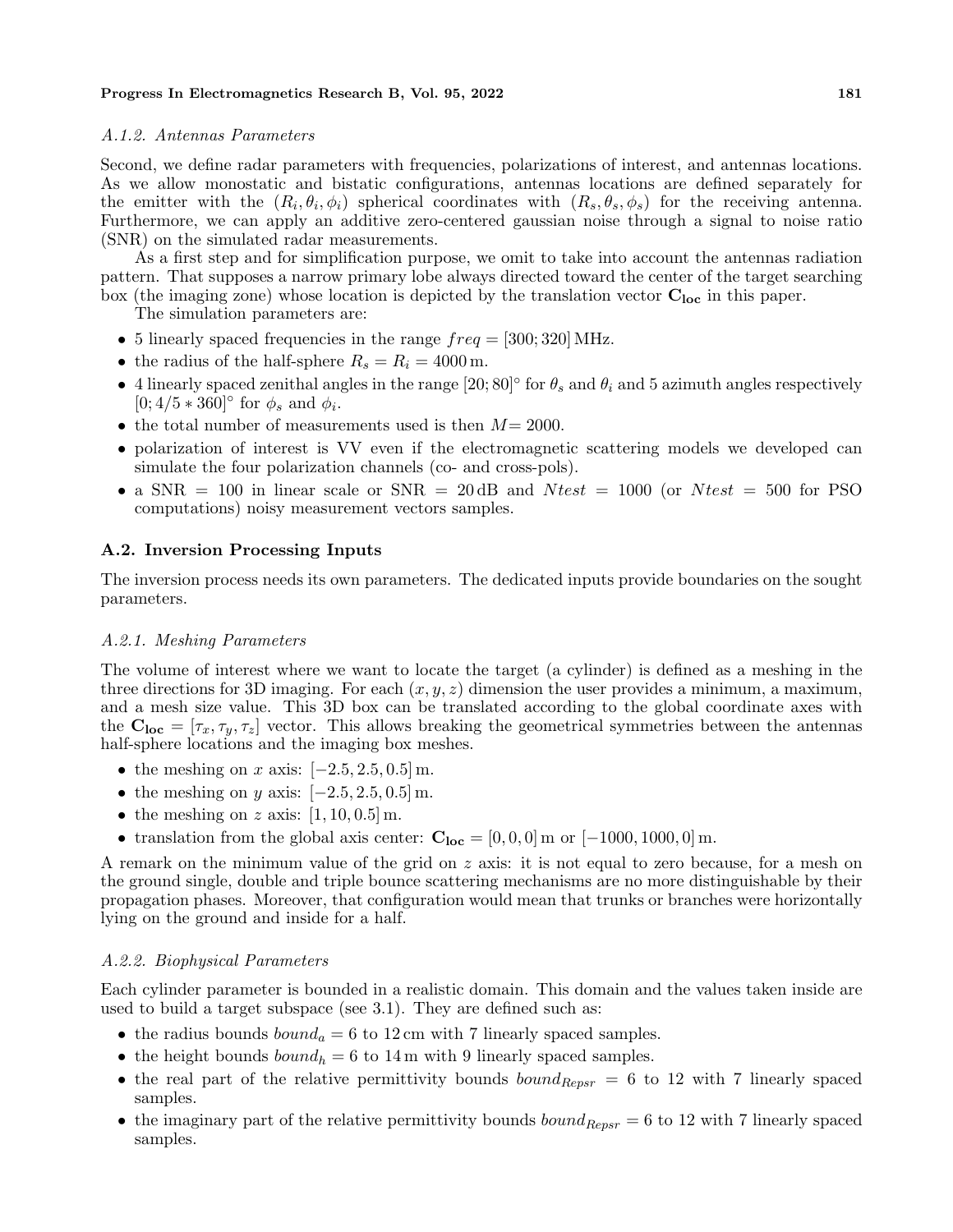# *A.2.3. Target Subspace Size*

The inversion process involves the target subspace vectors (see Section 3.1): retrieving the target location (Section 3.2) and the scattering coefficient inversion (Section 3.3). There are different target subspaces for each scattering mechanisms (single, double and triple bounces). The size *K* of each of them is chosen according to the results obtained in Section 4.4: The target subspace size for target localization, namely the support:

- Vertical cylinder:  $[K_{supp}^{SB}, K_{supp}^{DBa}, K_{supp}^{DBb}, K_{supp}^{TB}] = [17, 12, 12, 17].$
- Tilted cylinder:  $[K_{supp}^{SB}, K_{supp}^{DBa}, K_{supp}^{DBb}, K_{supp}^{TB}] = [17, 12, 12, 17].$

The target subspace size for target scattering coefficient linearization:

- Vertical cylinder:  $[K_{scatt}^{SB}, K_{scatt}^{DBa}, K_{scatt}^{DBb}, K_{scatt}^{TB}] = [14, 14, 14, 14].$
- Tilted cylinder:  $[K_{scatt}^{SB}, K_{scatt}^{DBa}, K_{scatt}^{DBb}, K_{scatt}^{TB}] = [20, 20, 20, 20].$

# **REFERENCES**

- 1. Lu, D., "The potential and challenge of remote sensing-based biomass estimation," *Int. Journal of Rem. Sens.*, Vol. 27, No. 7, 1297–1328, 2006.
- 2. Le Toan, T., S. Quegan, S. M. W. J. Davidson, H. Balzter, P. Paillou, K. Papathanassiou, S. Plummer, F. Rocca, S. Saatchi, H. Shugart, and others, "The BIOMASS mission: Mapping global forest biomass to better understand the terrestrial carbon cycle," *Remote Sensing of Environment*, Vol. 115, No. 11, 2850–2860, 2011.
- 3. Cantalloube, H. and E. Colin Koeniger, "POLINSAR for FOPEN using flashlight mode images along circular trajectories," *IEEE Int. Geosc. and Rem. Sens. Symposium*, 1139–1142, 2007.
- 4. Davis, M., *Foliage Penetration Radar: Detection and Characterization of Objects under Trees* , Scitech Publishinc Inc., New York, 2011.
- 5. Lee, J. S. and E. Pottier, *Polarimetric Radar Imaging: From Basics to Applications*, CRC Press, 2009.
- 6. Treuhaft, R. N. and P. R. Siqueira, "Vertical structure of vegetated land surfaces from interferometric and polarimetric radar," *Radio Science*, Vol. 35, No. 1, 141–177, 2000.
- 7. Treuhaft, R. N. and P. R. Siqueira, "The calculated performance of forest structure and biomass estimates from interferometric radar," *Waves in Random Media*, Vol. 14, No. 2, S345–S358, 2004.
- 8. Treuhaft, R. N., B. E. Law, and G. P. Asner, *BioScience*, Vol. 54, No. 6, 561–571, 2004.
- 9. Li, Z., H. Wang, T. Su, and Z. Bao, "Generation of wide-swath and high-resolution SAR images from multichannel small spaceborne SAR systems," *IEEE Geos. and Rem. Sens. Letters*, Vol. 2, No. 1, 82–86, 2005.
- 10. Huang, Y., L. Ferro-Famil, and C. Lardeux, "Polarimetric SAR tomography of tropical forests at P-band," *IEEE Int. Geosc. and Rem. Sens. Symposium*, 1373–1376, 2011.
- 11. Minh, D. H. T., T. Le Toan, F. Rocca, S. Tebaldini, L. Villard, and others, "SAR tomography for the retrieval of forest biomass and height: Cross-validation at two tropical forest sites in French Guiana," *Remote Sensing of Environment*, Vol. 175, 138–147, 2016.
- 12. Pardini, M., V. Cazcarra-Bes, and K. Papathanassiou, "TomoSAR mapping of 3D forest structure: Contributions of L-band configurations," *Remote Sens.*, Vol. 13, No. 12, 2255, 2021.
- 13. Garestier, F., P. C. Dubois-Fernandez, D. Guyon, and T. Le Toan, "Forest biophysical parameter estimation using L-and P-band polarimetric SAR data," *IEEE Trans. on Geosc. Rem. Sens.*, Vol. 47, No. 10, 3379–3388, 2009.
- 14. European Space Agency website, *Biomass Mission*, https://www.esa.int/Applications/Observing the Earth/The Living Planet Programme/Earth Explorers/Biomass, 2022.
- 15. Mermoz, S., M. Réjou-Méchain, L. Villard, T. Le Toan, V. Rossi, and S. Gourlet-Fleury, "Decrease of L-band SAR backscatter with biomass of dense forests," *Remote Sensing of Environment*, Vol. 159, 307–317, 2015.